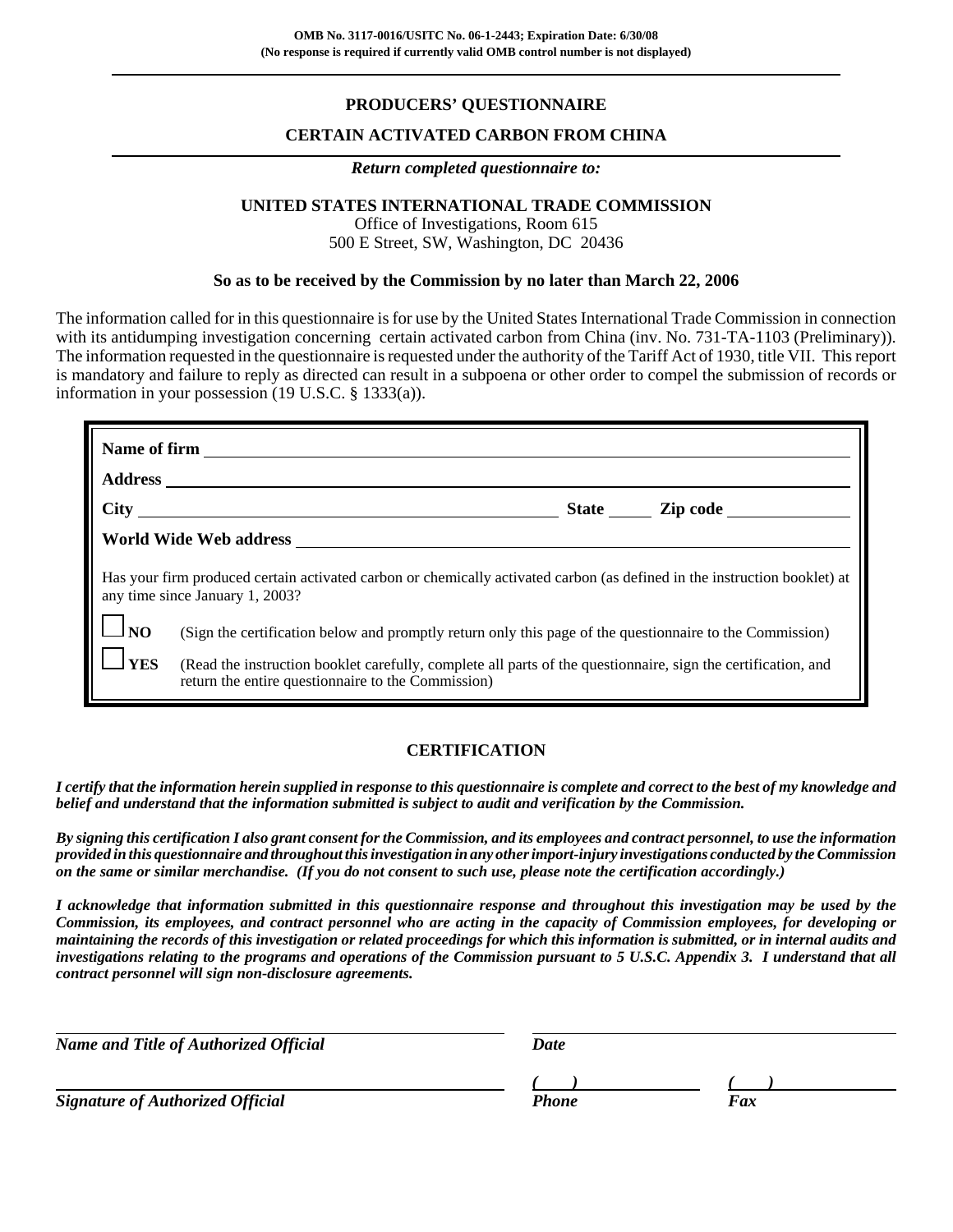## **PART I.--GENERAL QUESTIONS**

The questions in this questionnaire have been reviewed with market participants to ensure that issues of concern are adequately addressed and that data requests are sufficient, meaningful, and as limited as possible. Public reporting burden for this questionnaire is estimated to average 30 hours per response, including the time for reviewing instructions, searching existing data sources, gathering the data needed, and completing and reviewing the questionnaire. Send comments regarding the accuracy of this burden estimate or any other aspect of this collection of information, including suggestions for reducing the burden, to the Office of Investigations, U.S. International Trade Commission, 500 E Street, SW, Washington, DC 20436.

I-1a. Please report below the actual number of hours required and the cost to your firm of preparing the reply to this questionnaire and completing the form.

hours dollars

- I-1b. We are interested in any comments you may have for improving this questionnaire in general or the clarity of specific questions. Please attach such comments to your response or send them to the above address.
- I-2. Provide the name and address of establishment(s) covered by this questionnaire (see page 3 of the instruction booklet for reporting guidelines). If your firm is publicly traded, please specify the stock exchange and trading symbol.
- I-3. Do you support or oppose the petition? Please explain.

|  | $\Box$ Support |  | $\Box$ Oppose |  | $\Box$ Take no position |
|--|----------------|--|---------------|--|-------------------------|
|--|----------------|--|---------------|--|-------------------------|

As indicated at the top of the page, your response to this question will be treated as business proprietary. However, if the Commission's final determination in the investigation is affirmative and an antidumping duty order is issued, the Commission, pursuant to section 754 of the Tariff Act of 1930 (the Continued Dumping and Subsidy Offset Act of 2000, or "Byrd Amendment"), will provide a list of firms supporting the petition to the Bureau of Customs and Border Protection for possible distribution of any antidumping duties that may be collected. If you wish to waive business proprietary treatment of your response to this question in order to make your position with respect to the petition public and allow inclusion of your firm on that list, indicate "yes" below.

 $\Box$  Yes  $\Box$  No, I do not wish my position on the petition to be made public. I acknowledge that a "No" answer may affect my ability to receive a distribution under this Act.

I-4. Is your firm owned, in whole or in part, by any other firm?

 $\log N$  Yes--List the following information.

Firm name Address ownership

Extent of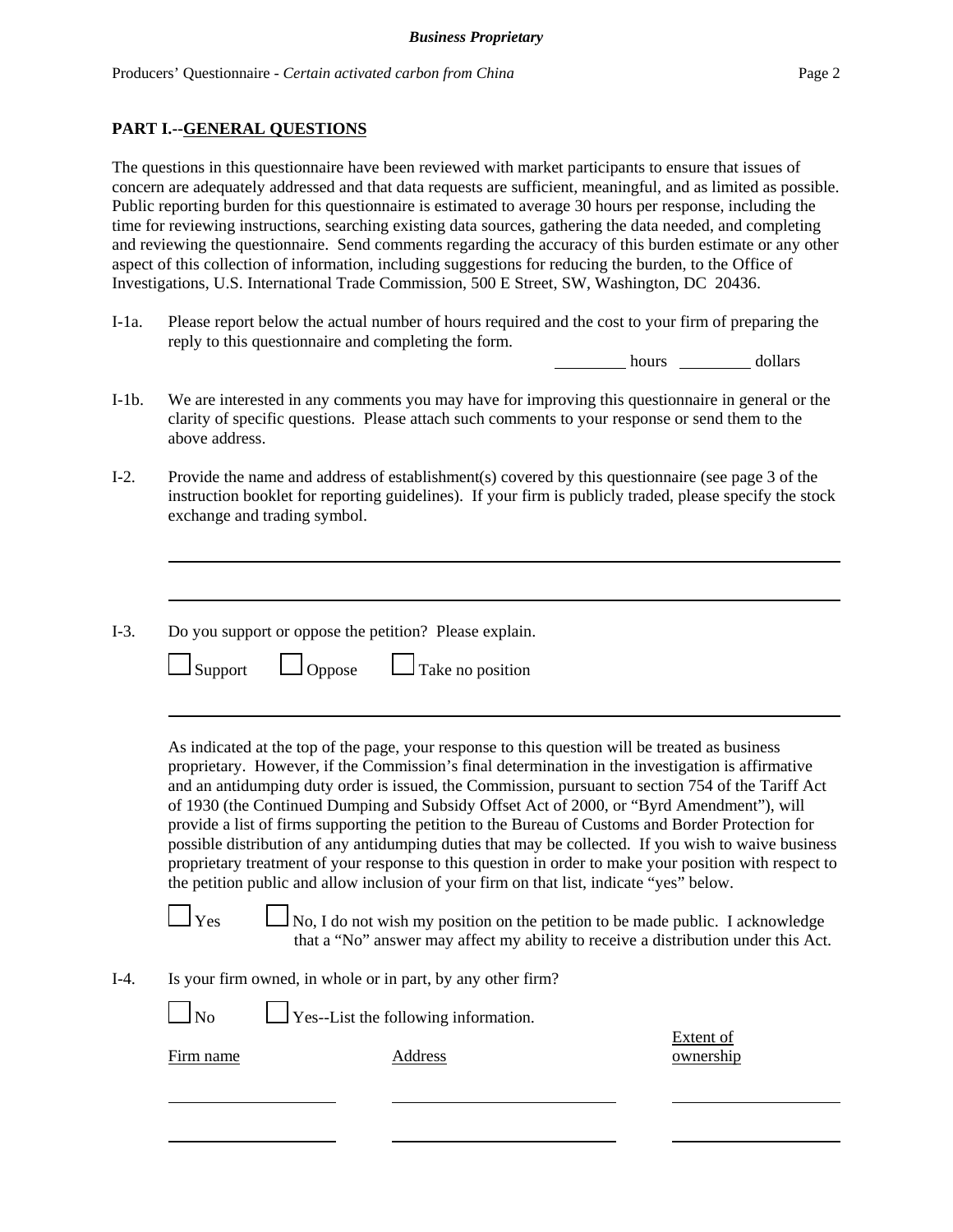## **PART I.--GENERAL QUESTIONS--***Continued*

| $I-5.$ | Does your firm have any related firms, either domestic or foreign, which are engaged in<br>importing certain activated carbon from China into the United States or which are engaged in<br>exporting certain activated carbon from China to the United States? |  |                                             |                    |  |
|--------|----------------------------------------------------------------------------------------------------------------------------------------------------------------------------------------------------------------------------------------------------------------|--|---------------------------------------------|--------------------|--|
|        | $\Box$ No                                                                                                                                                                                                                                                      |  | $\Box$ Yes--List the following information. |                    |  |
|        | Firm name                                                                                                                                                                                                                                                      |  | Address                                     | Affiliation        |  |
|        |                                                                                                                                                                                                                                                                |  |                                             |                    |  |
| $I-6.$ | Does your firm have any related firms, either domestic or foreign, which are engaged in the<br>production of certain activated carbon?                                                                                                                         |  |                                             |                    |  |
|        | $\Box$ No                                                                                                                                                                                                                                                      |  | $\Box$ Yes--List the following information. |                    |  |
|        | Firm name                                                                                                                                                                                                                                                      |  | <b>Address</b>                              | <b>Affiliation</b> |  |
|        |                                                                                                                                                                                                                                                                |  |                                             |                    |  |
|        |                                                                                                                                                                                                                                                                |  |                                             |                    |  |

# **PART II.--TRADE AND RELATED INFORMATION**

Further information on this part of the questionnaire can be obtained from **Jim McClure (202-205-3191)**. **Supply all data requested on a calendar-year basis.**

II-1. Who should be contacted regarding the requested trade and related information?

Company contact:

Name and title

Phone No. **E-mail address** 

II-2. Has your firm experienced any plant openings, relocations, expansions, acquisitions, consolidations, closures, or prolonged shutdowns because of strikes or equipment failure; curtailment of production because of shortages of materials; or any other change in the character of your operations or organization relating to the production of **certain activated carbon** since January 1, 2003?

 $\Box$  Yes--Supply details as to the time, nature, and significance of such changes.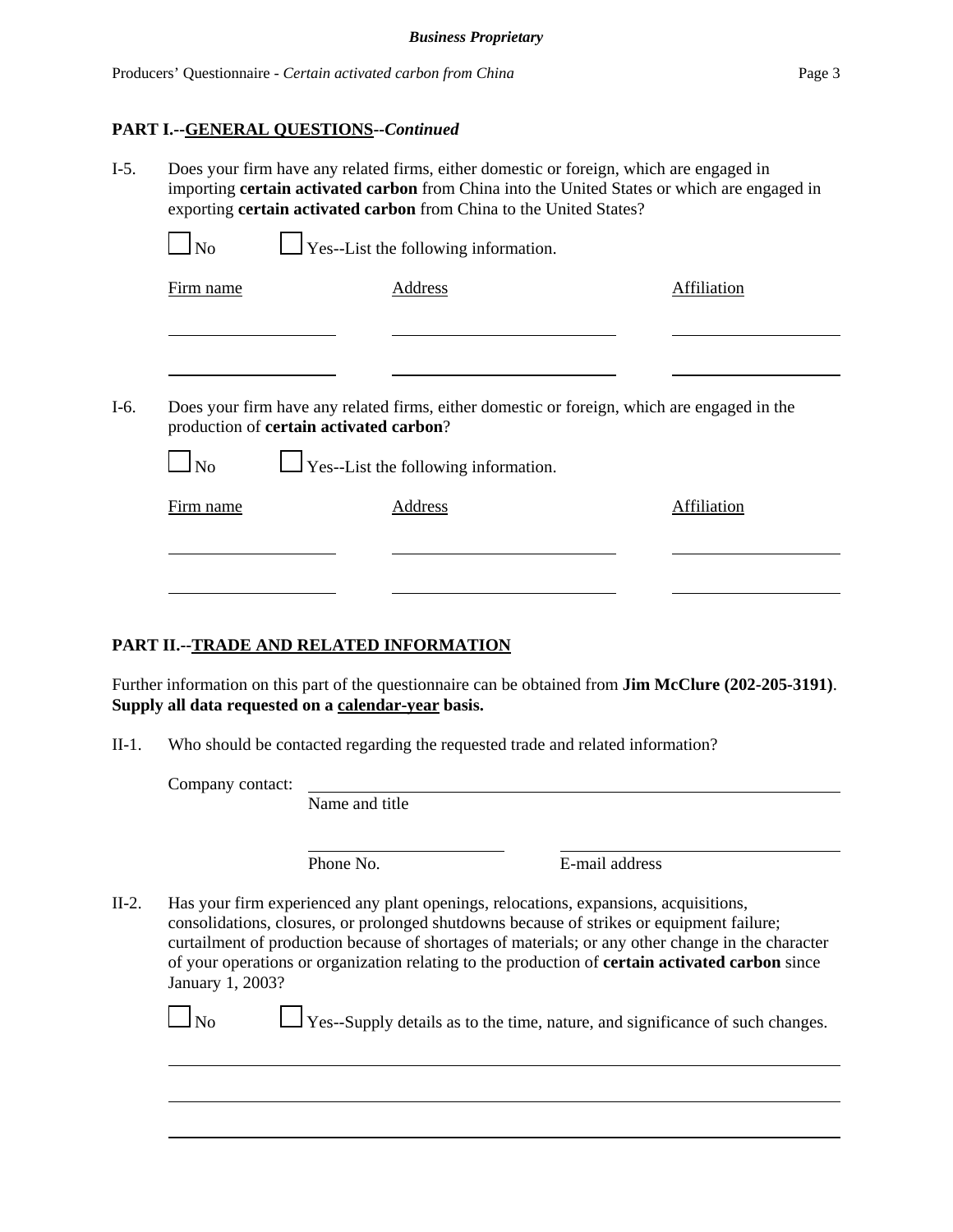| $II-3.$ | Does your firm produce other products on the same equipment and machinery used in the<br>production of certain activated carbon?                                            |                      |         |                                                                                   |  |
|---------|-----------------------------------------------------------------------------------------------------------------------------------------------------------------------------|----------------------|---------|-----------------------------------------------------------------------------------|--|
|         | $\Box$ Yes--List the following information.<br>$\ln$                                                                                                                        |                      |         |                                                                                   |  |
|         | Basis for allocation of capacity data (e.g., sales): ____________________________                                                                                           |                      |         |                                                                                   |  |
|         | Products produced on same equipment and share of total production in 2005 (in percent):                                                                                     |                      |         |                                                                                   |  |
|         | Product                                                                                                                                                                     | Percent              | Product | Percent                                                                           |  |
|         | <b>Certain activated carbon</b>                                                                                                                                             |                      |         |                                                                                   |  |
| $II-4.$ | Please describe the constraint(s) that set the $\text{limit}(s)$ on your production capabilities.                                                                           |                      |         |                                                                                   |  |
| $II-5.$ | Does your firm produce other products using the same production and related workers employed                                                                                |                      |         |                                                                                   |  |
|         |                                                                                                                                                                             |                      |         | Basis for allocation of employment data (e.g., sales): __________________________ |  |
|         | Products produced using the same workers and share of total production in 2005 (in percent):                                                                                |                      |         |                                                                                   |  |
|         | Product                                                                                                                                                                     | Percent              | Product | Percent                                                                           |  |
|         | <b>Certain activated carbon</b>                                                                                                                                             |                      |         |                                                                                   |  |
| II-6.   | Since January 1, 2003, has your firm been involved in a toll agreement (see definition in the<br>instruction booklet) regarding the production of certain activated carbon? |                      |         |                                                                                   |  |
|         | $\Box$ No                                                                                                                                                                   |                      |         | Yes--Name firm:                                                                   |  |
| $II-7.$ | Does your firm produce certain activated carbon in a foreign trade zone (FTZ)?                                                                                              |                      |         |                                                                                   |  |
|         | $\Box$ No                                                                                                                                                                   |                      |         |                                                                                   |  |
| $II-8.$ | Since January 1, 2003, has your firm imported certain activated carbon?                                                                                                     |                      |         |                                                                                   |  |
|         | $\ln$                                                                                                                                                                       | <b>QUESTIONNAIRE</b> |         | <b>The SECOMPLETE AND RETURN THE ENCLOSED IMPORTERS'</b>                          |  |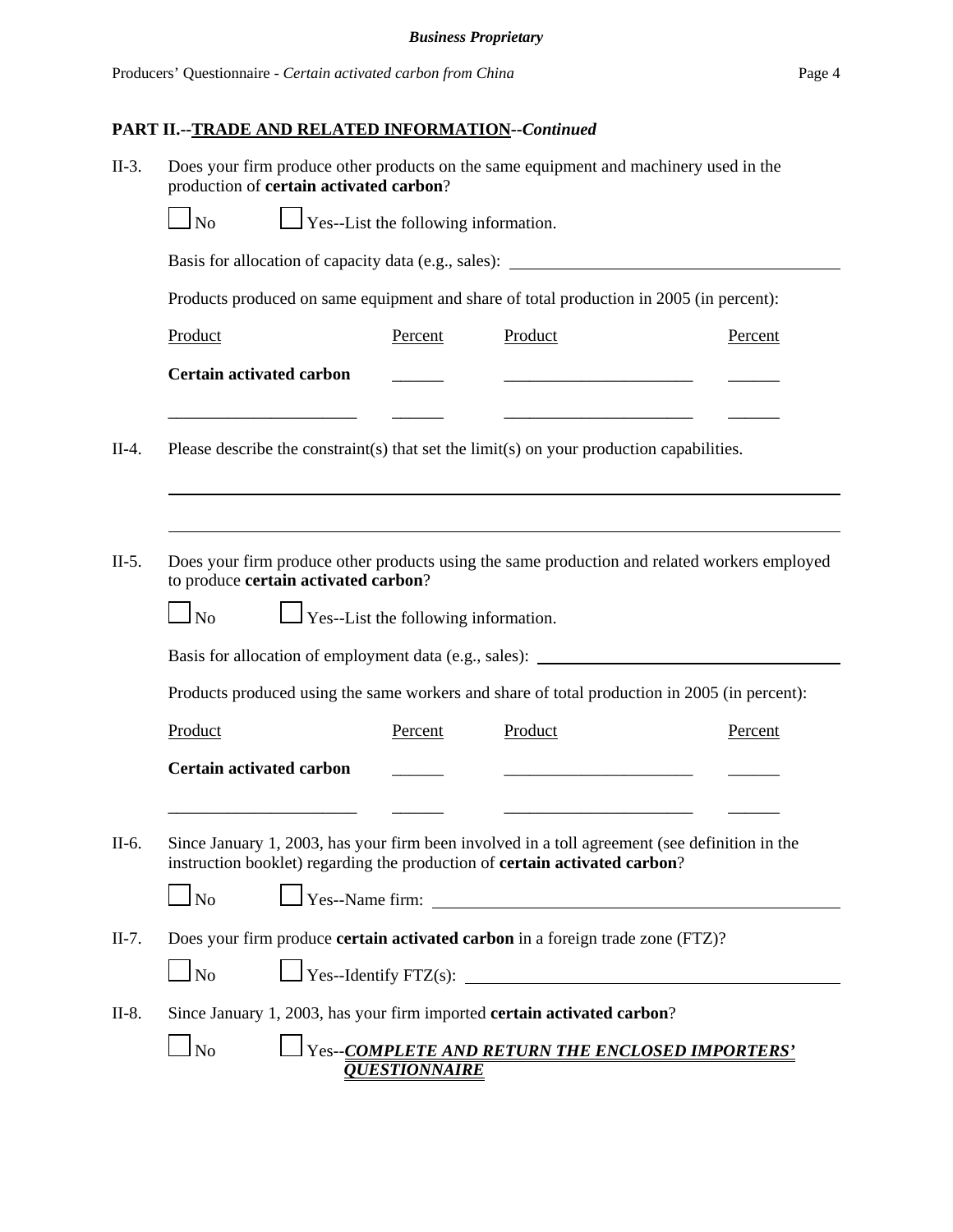II-9. Report your firm's production capacity, production, shipments, inventories, and employment related to the production of **CERTAIN ACTIVATED CARBON** in your U.S. establishment(s) during the specified periods. (See definitions in the instruction booklet.)

| (Quantity in 1,000 pounds, value in \$1,000)                                                                                                                                                                                                                                                                                                         |                       |      |       |
|------------------------------------------------------------------------------------------------------------------------------------------------------------------------------------------------------------------------------------------------------------------------------------------------------------------------------------------------------|-----------------------|------|-------|
|                                                                                                                                                                                                                                                                                                                                                      | <b>Calendar years</b> |      |       |
| Item                                                                                                                                                                                                                                                                                                                                                 | 2003                  | 2004 | 2005  |
| <b>AVERAGE PRODUCTION CAPACITY<sup>1</sup></b> (quantity)                                                                                                                                                                                                                                                                                            |                       |      |       |
| <b>BEGINNING-OF-PERIOD INVENTORIES (quantity)</b>                                                                                                                                                                                                                                                                                                    |                       |      |       |
| <b>PRODUCTION</b> (quantity)                                                                                                                                                                                                                                                                                                                         |                       |      |       |
| <b>U.S. SHIPMENTS:</b>                                                                                                                                                                                                                                                                                                                               |                       |      |       |
| <b>Commercial shipments:</b>                                                                                                                                                                                                                                                                                                                         |                       |      |       |
| Quantity of commercial shipments                                                                                                                                                                                                                                                                                                                     |                       |      |       |
| Value of commercial shipments                                                                                                                                                                                                                                                                                                                        |                       |      |       |
| Internal consumption:                                                                                                                                                                                                                                                                                                                                |                       |      |       |
| Quantity of internal consumption                                                                                                                                                                                                                                                                                                                     |                       |      |       |
| Value <sup>2</sup> of internal consumption                                                                                                                                                                                                                                                                                                           |                       |      |       |
| Transfers to related firms:                                                                                                                                                                                                                                                                                                                          |                       |      |       |
| Quantity of transfers to related firms                                                                                                                                                                                                                                                                                                               |                       |      |       |
| Value <sup>2</sup> of transfers to related firms                                                                                                                                                                                                                                                                                                     |                       |      |       |
| <b>EXPORT SHIPMENTS:3</b>                                                                                                                                                                                                                                                                                                                            |                       |      |       |
| Quantity of export shipments                                                                                                                                                                                                                                                                                                                         |                       |      |       |
| Value of export shipments                                                                                                                                                                                                                                                                                                                            |                       |      |       |
| END-OF-PERIOD INVENTORIES <sup>4</sup> (quantity)                                                                                                                                                                                                                                                                                                    |                       |      |       |
| <b>U.S. SHIPMENTS TO DISTRIBUTORS (quantity)</b>                                                                                                                                                                                                                                                                                                     |                       |      |       |
| U.S. SHIPMENTS TO END USERS (quantity)                                                                                                                                                                                                                                                                                                               |                       |      |       |
| <b>AVERAGE NUMBER OF PRWS</b>                                                                                                                                                                                                                                                                                                                        |                       |      |       |
| HOURS WORKED BY PRWs (1,000 hours)                                                                                                                                                                                                                                                                                                                   |                       |      |       |
| <b>WAGES PAID TO PRWs (value)</b>                                                                                                                                                                                                                                                                                                                    |                       |      |       |
| <sup>1</sup> The production capacity (see definitions in instruction booklet) reported is based on operating ____ hours per week, ___ wee<br>per year. Please describe the methodology used to calculate production capacity, and explain<br>additional pages as necessary).                                                                         |                       |      | weeks |
| <sup>2</sup> Internal consumption and transfers to related firms must be valued at fair market value. In the event that you use a different basis for<br>valuing these transactions, please specify that basis (e.g., cost, cost plus, etc.) and provide value data using that basis for 2003, 2004, and<br>2005 below:                              |                       |      |       |
| <sup>3</sup> Identify your principal export markets:<br><sup>4</sup> Reconciliation of data.--Please note that the quantities reported above should reconcile as follows: beginning-of-period inventories,<br>plus production, less total shipments, equals end-of-period inventories. Do the data reported reconcile?<br>No--Please explain:<br>'es |                       |      |       |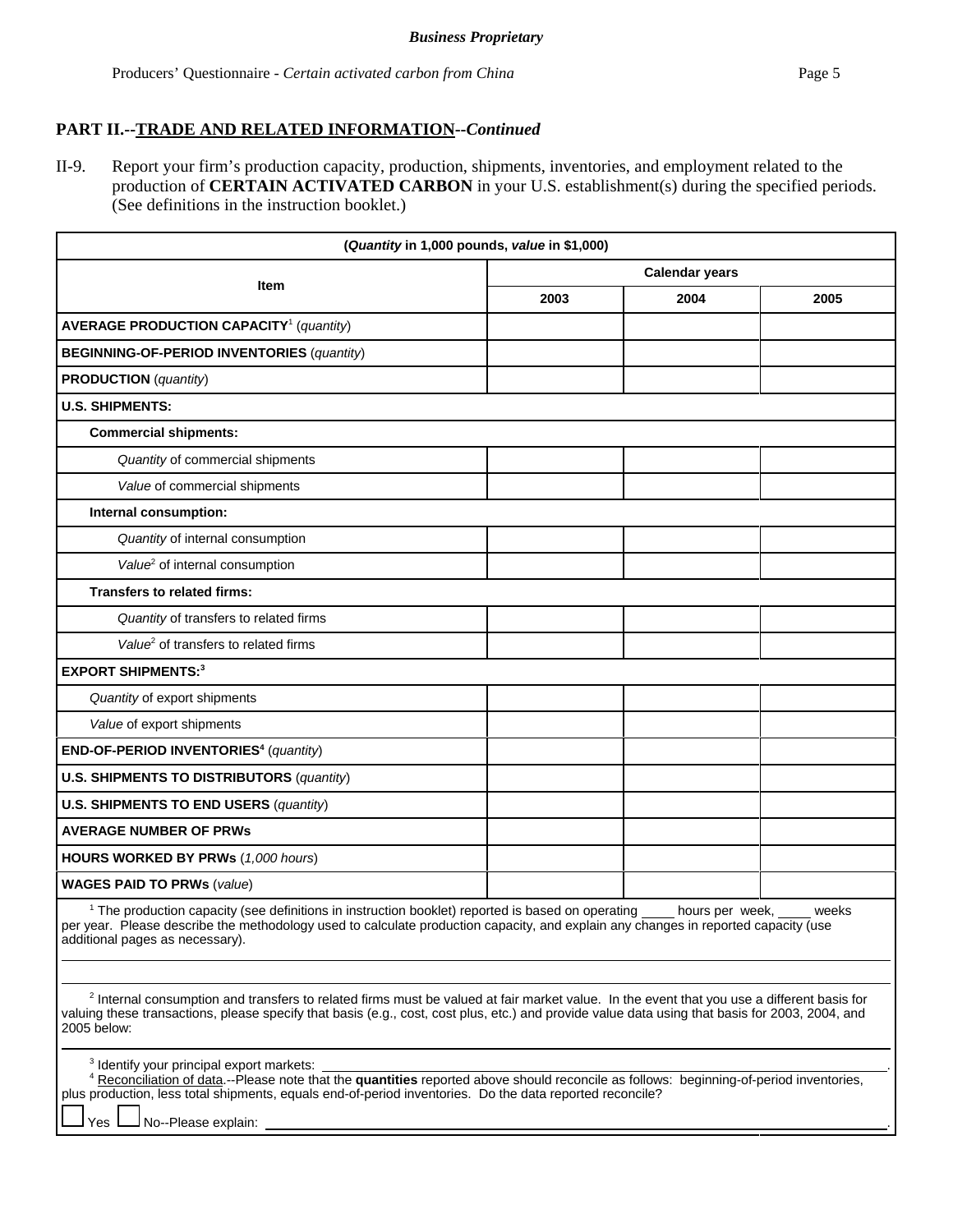II-10. If you reported transfers to related firms in question II-9, please indicate the nature of the relationship between your firm and the related firms (e.g., joint venture, wholly owned subsidiary), whether the transfers were priced at market value or by a non-market formula, whether your firm retained marketing rights to all transfers, and whether the related firms also processed inputs from sources other than your firm.

II-11. Report the share of your firm's U.S. shipments constituted by granular, powdered, and pelletized **certain activated carbon** in 2005.

Granular percent Powdered percent Pelletized percent

- II-12. Other than direct imports, has your firm otherwise purchased **certain activated carbon** since January 1, 2003? (See definitions in the instruction booklet.)
	-

 $\Box$  No  $\Box$  Yes--Report such purchases below for the specified periods.<sup>1</sup>

| (Quantity in 1,000 pounds, value in \$1,000)                                                                                                                                        |                       |      |      |
|-------------------------------------------------------------------------------------------------------------------------------------------------------------------------------------|-----------------------|------|------|
|                                                                                                                                                                                     | <b>Calendar years</b> |      |      |
| Item                                                                                                                                                                                | 2003                  | 2004 | 2005 |
| PURCHASES FROM U.S. IMPORTERS <sup>2</sup> OF CERTAIN ACTIVATED CARBON FROM--                                                                                                       |                       |      |      |
| China:                                                                                                                                                                              |                       |      |      |
| Quantity                                                                                                                                                                            |                       |      |      |
| Value                                                                                                                                                                               |                       |      |      |
| <b>ALL OTHER COUNTRIES:</b>                                                                                                                                                         |                       |      |      |
| Quantity                                                                                                                                                                            |                       |      |      |
| Value                                                                                                                                                                               |                       |      |      |
| <b>PURCHASES FROM DOMESTIC PRODUCERS:2</b>                                                                                                                                          |                       |      |      |
| Quantity                                                                                                                                                                            |                       |      |      |
| Value                                                                                                                                                                               |                       |      |      |
| <b>PURCHASES FROM OTHER SOURCES:2</b>                                                                                                                                               |                       |      |      |
| Quantity                                                                                                                                                                            |                       |      |      |
| Value                                                                                                                                                                               |                       |      |      |
| <sup>1</sup> Please indicate your reasons for purchasing this product. If your reasons differ by source, please elaborate.                                                          |                       |      |      |
|                                                                                                                                                                                     |                       |      |      |
|                                                                                                                                                                                     |                       |      |      |
| <sup>2</sup> Please list the name of the firm(s) from which you purchased this product. If your suppliers differ by source, please identify the source for each<br>listed supplier. |                       |      |      |
|                                                                                                                                                                                     |                       |      |      |
|                                                                                                                                                                                     |                       |      |      |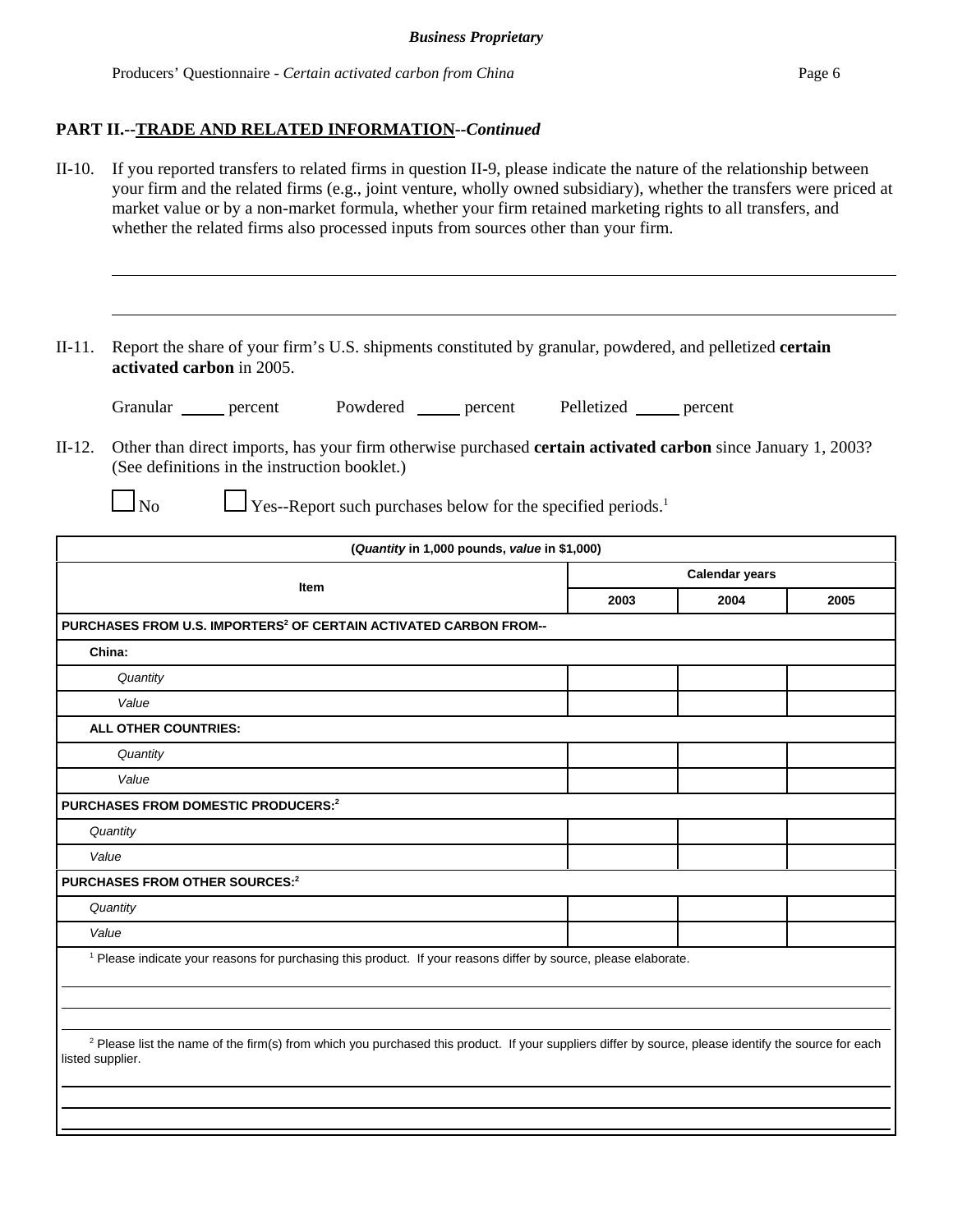II-13. Report your firm's production capacity, production, shipments, inventories, and employment related to the production of **CHEMICALLY ACTIVATED CARBON** in your U.S. establishment(s) during the specified periods. (See definitions in the instruction booklet.)

| (Quantity in 1,000 pounds, value in \$1,000)                                                                                                                                                                                                                                                                                              |                       |      |      |
|-------------------------------------------------------------------------------------------------------------------------------------------------------------------------------------------------------------------------------------------------------------------------------------------------------------------------------------------|-----------------------|------|------|
|                                                                                                                                                                                                                                                                                                                                           | <b>Calendar years</b> |      |      |
| Item                                                                                                                                                                                                                                                                                                                                      | 2003                  | 2004 | 2005 |
| <b>AVERAGE PRODUCTION CAPACITY<sup>1</sup></b> (quantity)                                                                                                                                                                                                                                                                                 |                       |      |      |
| <b>BEGINNING-OF-PERIOD INVENTORIES (quantity)</b>                                                                                                                                                                                                                                                                                         |                       |      |      |
| <b>PRODUCTION</b> (quantity)                                                                                                                                                                                                                                                                                                              |                       |      |      |
| <b>U.S. SHIPMENTS:</b>                                                                                                                                                                                                                                                                                                                    |                       |      |      |
| <b>Commercial shipments:</b>                                                                                                                                                                                                                                                                                                              |                       |      |      |
| Quantity of commercial shipments                                                                                                                                                                                                                                                                                                          |                       |      |      |
| Value of commercial shipments                                                                                                                                                                                                                                                                                                             |                       |      |      |
| Internal consumption:                                                                                                                                                                                                                                                                                                                     |                       |      |      |
| Quantity of internal consumption                                                                                                                                                                                                                                                                                                          |                       |      |      |
| Value <sup>2</sup> of internal consumption                                                                                                                                                                                                                                                                                                |                       |      |      |
| <b>Transfers to related firms:</b>                                                                                                                                                                                                                                                                                                        |                       |      |      |
| Quantity of transfers to related firms                                                                                                                                                                                                                                                                                                    |                       |      |      |
| Value <sup>2</sup> of transfers to related firms                                                                                                                                                                                                                                                                                          |                       |      |      |
| <b>EXPORT SHIPMENTS:3</b>                                                                                                                                                                                                                                                                                                                 |                       |      |      |
| Quantity of export shipments                                                                                                                                                                                                                                                                                                              |                       |      |      |
| Value of export shipments                                                                                                                                                                                                                                                                                                                 |                       |      |      |
| END-OF-PERIOD INVENTORIES <sup>4</sup> (quantity)                                                                                                                                                                                                                                                                                         |                       |      |      |
| <b>U.S. SHIPMENTS TO DISTRIBUTORS (quantity)</b>                                                                                                                                                                                                                                                                                          |                       |      |      |
| <b>U.S. SHIPMENTS TO END USERS (quantity)</b>                                                                                                                                                                                                                                                                                             |                       |      |      |
| <b>AVERAGE NUMBER OF PRWS</b>                                                                                                                                                                                                                                                                                                             |                       |      |      |
| HOURS WORKED BY PRWs (1,000 hours)                                                                                                                                                                                                                                                                                                        |                       |      |      |
| <b>WAGES PAID TO PRWs (value)</b>                                                                                                                                                                                                                                                                                                         |                       |      |      |
| <sup>1</sup> The production capacity (see definitions in instruction booklet) reported is based on operating ____ hours per week, ____ wee<br>per year. Please describe the methodology used to calculate production capacity, and explain<br>weeks<br>additional pages as necessary).                                                    |                       |      |      |
| <sup>2</sup> Internal consumption and transfers to related firms must be valued at fair market value. In the event that you use a different basis for<br>valuing these transactions, please specify that basis (e.g., cost, cost plus, etc.) and provide value data using that basis for 2003, 2004, and<br>2005 below:                   |                       |      |      |
| <sup>3</sup> Identify your principal export markets:<br>4 Reconciliation of data.--Please note that the quantities reported above should reconcile as follows: beginning-of-period inventories,<br>plus production, less total shipments, equals end-of-period inventories. Do the data reported reconcile?<br>No--Please explain:<br>Yes |                       |      |      |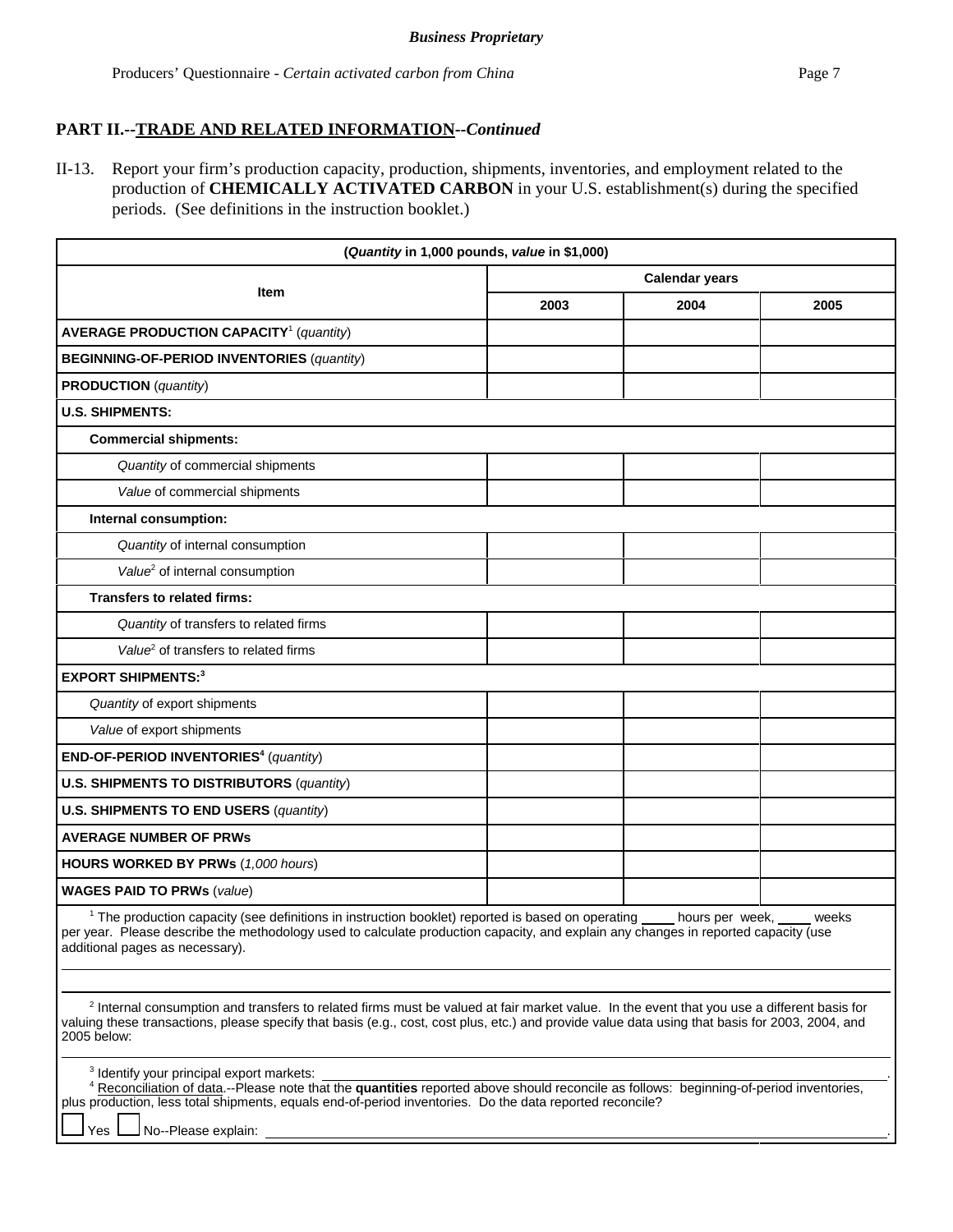- II-14. Since January 1, 2003, has your firm produced **chemically activated carbon**?
	- No Yes--Please describe the differences and similarities between **chemically activated carbon** and **certain activated carbon** with respect to the following factors: (a) **characteristics and uses**--describe the differences and similarities in the physical characteristics and end uses; (b) **interchangeability**--discuss the interchangeability in end use of the two products; (c) **manufacturing processes**- describe the two processes and include a discussion of the interchangeability of production inputs, machinery and equipment, and skilled labor; (d) **channels of distribution**--describe the specific end use/customer requirements and channels of distribution/market situation in which the products are sold; (e) **customer and producer perceptions-**-describe any perceived differences in the two products (e.g., sales/marketing practices); and (f) **price**--provide a discussion and specific examples of prices for the two products. Use additional pages as necessary.

 $\overline{a}$  $\overline{a}$ 

 $\overline{a}$  $\overline{a}$ 

 $\overline{a}$  $\overline{a}$ 

 $\overline{a}$  $\overline{a}$ 

 $\overline{a}$  $\overline{a}$ 

 $\overline{a}$  $\overline{a}$ 

**(a) Characteristics and uses:**

**(b) Interchangeability**:

**(c) Manufacturing processes:**

**(d) Channels of distribution:**

**(e) Customer and producer perceptions:**

**(f) Price:**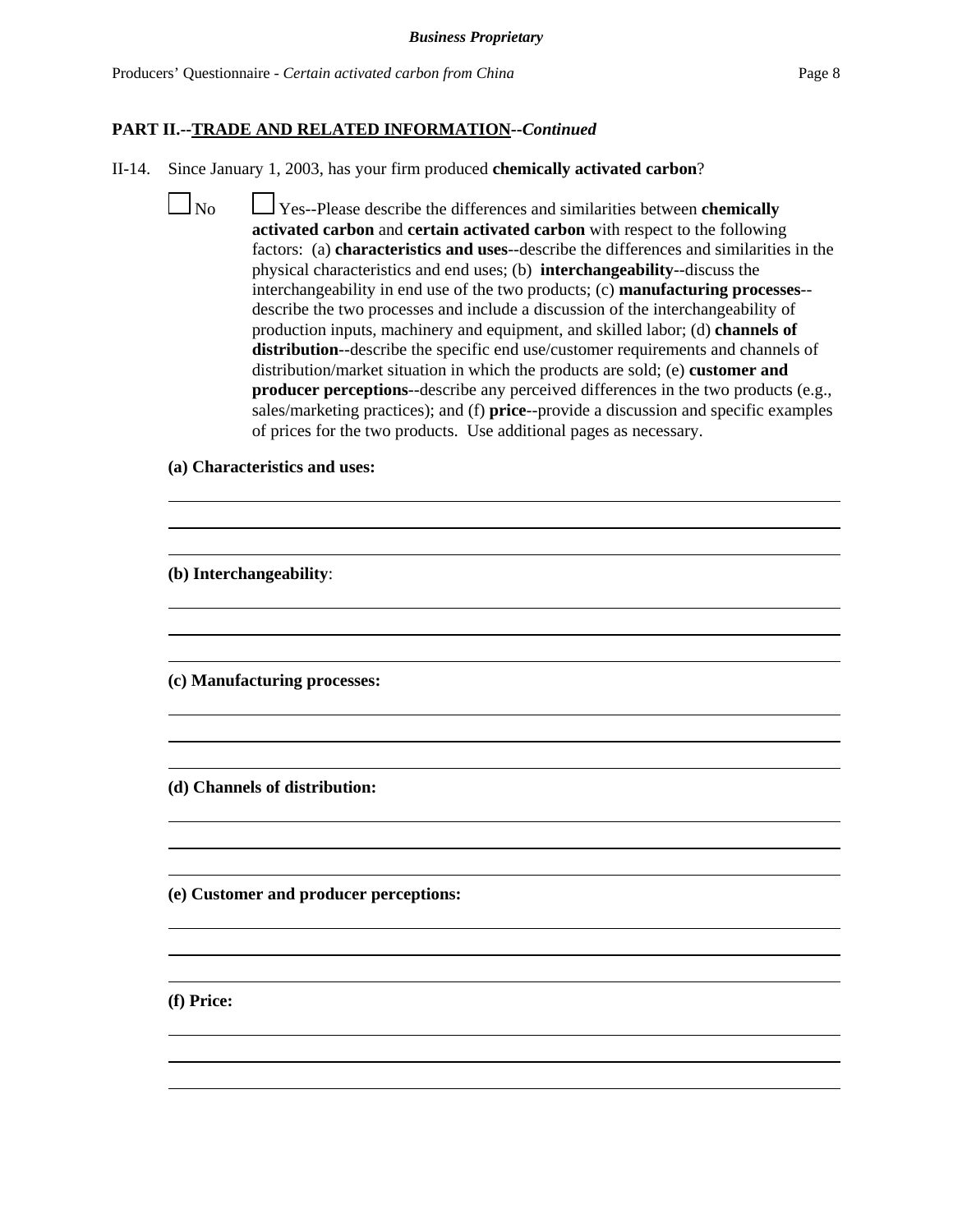#### **PART III.--FINANCIAL INFORMATION**

Address questions on this part of the questionnaire to Charles Yost (202-205-3432 or charles.yost@usitc.gov).

III-1. Identify the individual who prepared or has knowledge of the requested financial information.

| Phone No. |  |
|-----------|--|
|           |  |

Name and title

Fax No.

E-mail address Company web address

- III-2. Briefly describe your financial accounting system.
	- A. When does your fiscal year end (month and day)? If your fiscal year changed during the period examined, explain below:
	- B.1. Describe the lowest level of operations (e.g., plant, division, company-wide) for which financial statements are prepared that include subject merchandise:
		- 2. Does your firm prepare profit/loss statements for the subject merchandise: Yes No
		- 3. How often did your firm (or parent company) prepare financial statements (including annual reports, 10Ks)? Please check relevant items below. Audited \_\_\_\_\_ unaudited \_\_\_\_\_\_ annual reports \_\_\_\_\_\_ 10Ks \_\_\_\_\_ 10Qs \_\_\_\_\_
		- Monthly quarterly semi-annually annually 4. Accounting basis: GAAP cash tax \_\_ other comprehensive (specify) \_\_\_\_\_

*Note: The Commission may request that your company submit copies of its financial statements, including internal profit-and-loss statements for the division or product group that includes certain activated carbon, as well as those statements and worksheets used to compile data for your firm's questionnaire response.*

III-3. Briefly describe your cost accounting system (e.g., standard cost, job order cost, etc.).

III-4. Briefly describe your allocation basis, if any, for cost of goods sold, selling, general and administrative (SG&A) expenses, interest expense, and other income and expenses.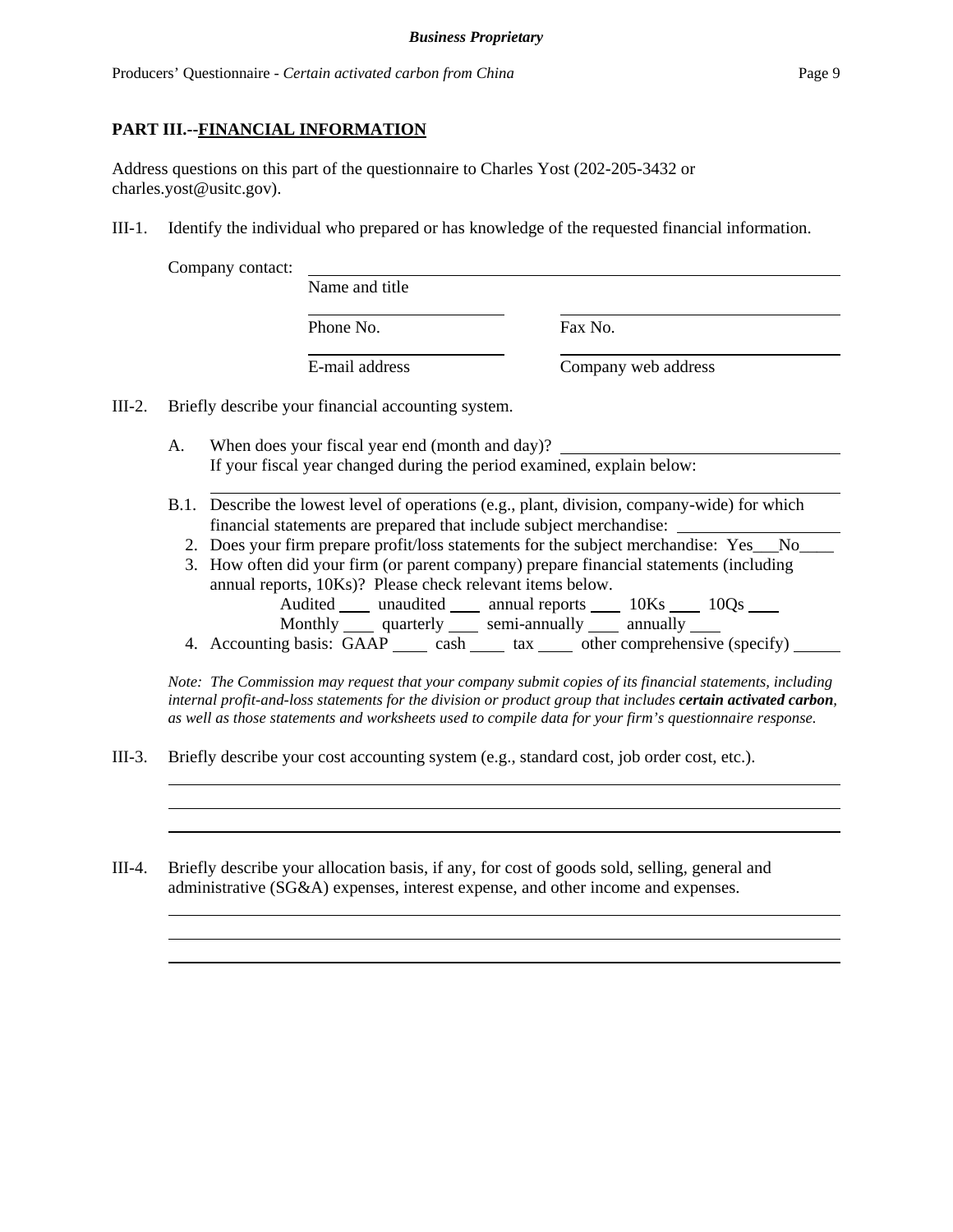- III-5. If your firm receives inputs (raw materials, labor, energy, or any other services) used in the production of **certain activated carbon** from any related companies, describe the nature of the affiliation and the extent of control these related firms have on your firm and the extent of control your firm has on these related firms.
- III-6. When your firm's financial statements are prepared, are they consolidated with the financial statements of any of the related companies in question III-5 above? (In other words, are any profits or losses arising from intercompany transactions eliminated?)

 $\Box$  No  $\Box$  Yes–Complete question III-7 below.

III-7. Identify the inputs, if any, your firm receives from related parties whose financial statements are consolidated with the financial statements of your firm, in the production of **certain activated carbon**. For each input item, provide the name of the related party and the basis for the transfer price (i.e., cost, cost plus, market).

| <b>Input</b> | <b>Related Party</b> | <b>Transfer Price Basis</b> |
|--------------|----------------------|-----------------------------|
|              |                      |                             |
|              |                      |                             |
|              |                      |                             |
|              |                      |                             |
|              |                      |                             |
|              |                      |                             |

III-8. Other products.--Please list any other products you produced in the facilities in which you produced **certain activated carbon**, and provide the share of net sales value accounted for by these other products in your most recent fiscal year:

Product(s) Share of sales value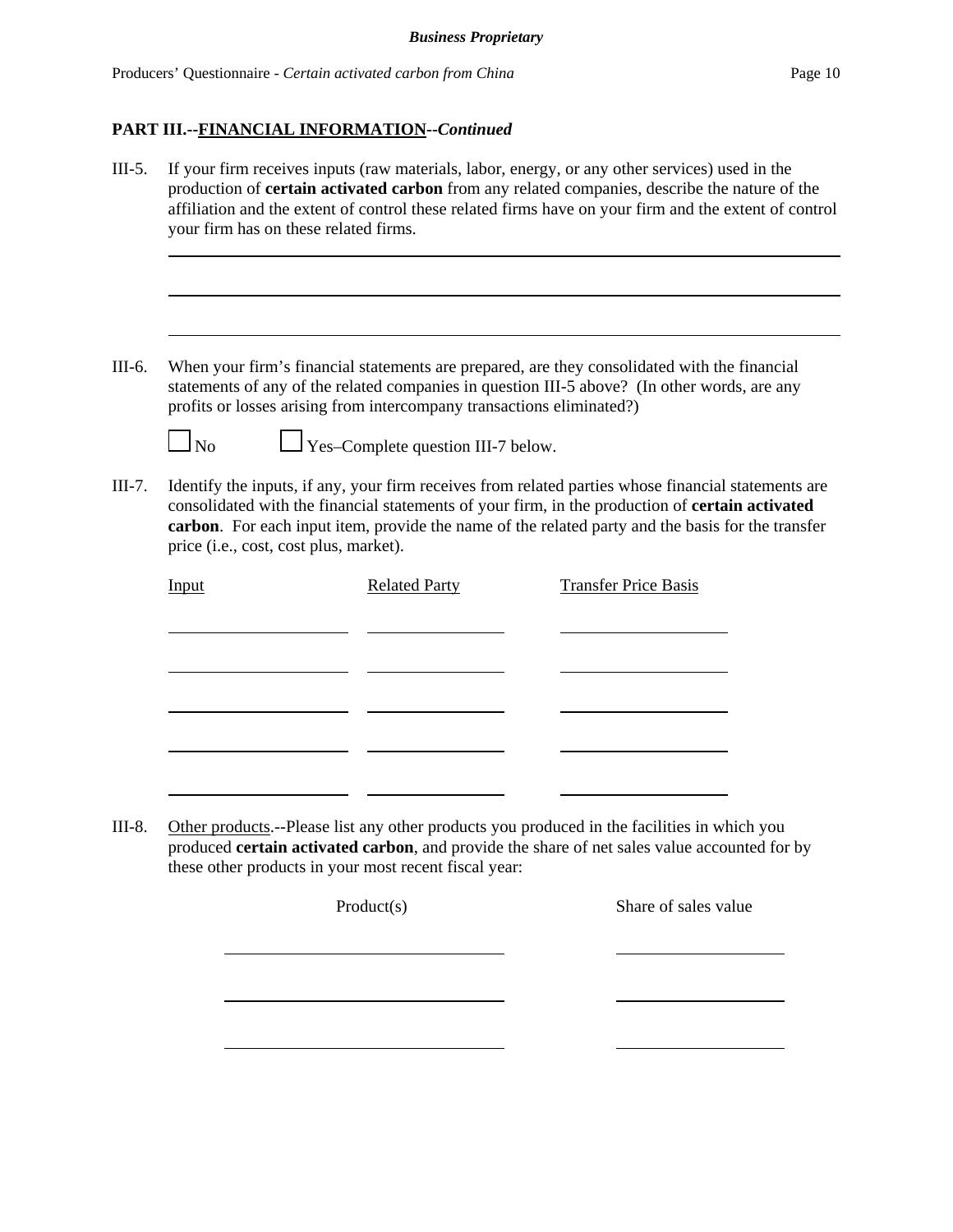III-9. Operations on **CERTAIN ACTIVATED CARBON**.--Report the revenue and related cost information requested below on the **certain** activated carbon operations of your U.S. establishment(s).<sup>1</sup> Do not report resales of products. Note that internal consumption and transfers to related firms must be valued at fair market value and purchases from related firms must be at cost. Provide data for your three most recently completed fiscal years in chronological order from left to right. If your firm was involved in tolling operations (either as the toller or as the tollee) please contact Charles Yost (202) 205-3432 before completing this section of the questionnaire.

|                                                                                                              | (Quantity in 1,000 pounds, value in \$1,000) |      |      |  |
|--------------------------------------------------------------------------------------------------------------|----------------------------------------------|------|------|--|
|                                                                                                              | Fiscal years ended--                         |      |      |  |
| <b>Item</b>                                                                                                  | 2003                                         | 2004 | 2005 |  |
| Net sales quantities: <sup>2</sup>                                                                           |                                              |      |      |  |
| Commercial sales                                                                                             |                                              |      |      |  |
| Internal consumption                                                                                         |                                              |      |      |  |
| Transfers to related firms                                                                                   |                                              |      |      |  |
| Total net sales quantities                                                                                   |                                              |      |      |  |
| Net sales values: <sup>2</sup>                                                                               |                                              |      |      |  |
| Commercial sales                                                                                             |                                              |      |      |  |
| Internal consumption                                                                                         |                                              |      |      |  |
| Transfers to related firms                                                                                   |                                              |      |      |  |
| Total net sales values                                                                                       |                                              |      |      |  |
| Cost of goods sold (including internal consumption and transfers to related firms):                          |                                              |      |      |  |
| Raw materials                                                                                                |                                              |      |      |  |
| Direct labor                                                                                                 |                                              |      |      |  |
| Energy <sup>3</sup>                                                                                          |                                              |      |      |  |
| Other factory costs                                                                                          |                                              |      |      |  |
| Total cost of goods sold                                                                                     |                                              |      |      |  |
| <b>Gross profit or (loss)</b>                                                                                |                                              |      |      |  |
| Selling, general, and administrative (SG&A) expenses:                                                        |                                              |      |      |  |
| Selling expenses                                                                                             |                                              |      |      |  |
| General and administrative expenses                                                                          |                                              |      |      |  |
| Total SG&A expenses                                                                                          |                                              |      |      |  |
| <b>Operating income or (loss)</b>                                                                            |                                              |      |      |  |
| Other income and expenses:                                                                                   |                                              |      |      |  |
| Interest expense                                                                                             |                                              |      |      |  |
| All other expense items                                                                                      |                                              |      |      |  |
| All other income items                                                                                       |                                              |      |      |  |
| All other income or expenses, net                                                                            |                                              |      |      |  |
| Net income or (loss) before income taxes                                                                     |                                              |      |      |  |
| Depreciation/amortization included above                                                                     |                                              |      |      |  |
| $1$ lookide only soles (whether demostic argy avant) and seets related to your LLS, manufacturing energtians |                                              |      |      |  |

Include only sales (whether domestic or export) and costs related to your U.S. manufacturing operations.

 $2$  Less discounts, returns, allowances, and prepaid freight. The quantities and values should approximate the corresponding shipment quantities and values reported in Part II of this questionnaire.

<sup>3</sup> This line item should include only manufacturing-related energy costs.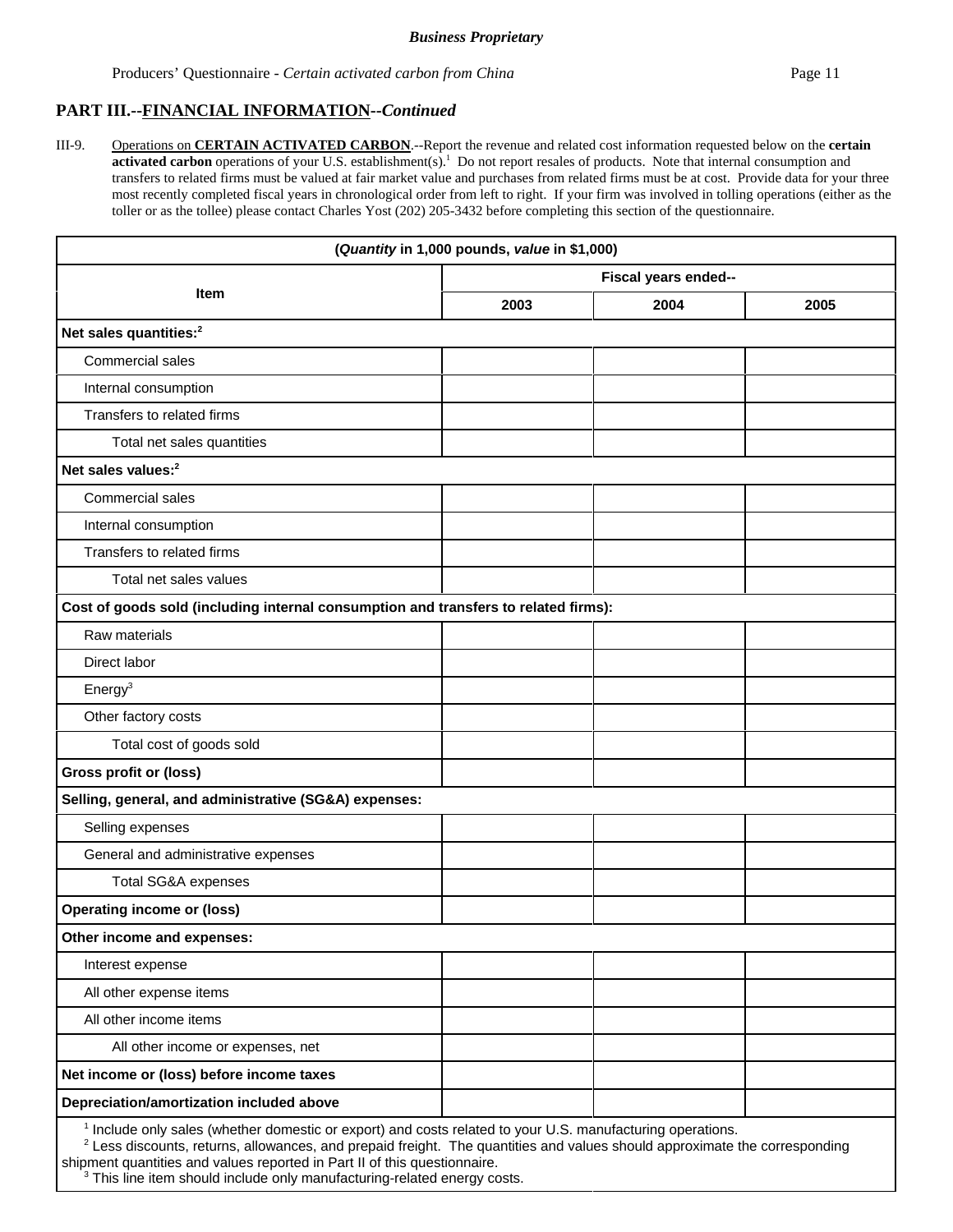III-10. Operations on **CHEMICALLY ACTIVATED CARBON**.--Report the revenue and related cost information requested below on the chemically activated carbon operations of your U.S. establishment(s).<sup>1</sup> Do not report resales of products. Note that internal consumption and transfers to related firms must be valued at fair market value and purchases from related firms must be at cost. Provide data for your three most recently completed fiscal years in chronological order from left to right. If your firm was involved in tolling operations (either as the toller or as the tollee) please contact Charles Yost (202) 205-3432 before completing this section of the questionnaire.

| (Quantity in 1,000 pounds, value in \$1,000)                                                                          |                      |      |      |
|-----------------------------------------------------------------------------------------------------------------------|----------------------|------|------|
|                                                                                                                       | Fiscal years ended-- |      |      |
| Item                                                                                                                  | 2003                 | 2004 | 2005 |
| Net sales quantities: <sup>2</sup>                                                                                    |                      |      |      |
| Commercial sales                                                                                                      |                      |      |      |
| Internal consumption                                                                                                  |                      |      |      |
| Transfers to related firms                                                                                            |                      |      |      |
| Total net sales quantities                                                                                            |                      |      |      |
| Net sales values: <sup>2</sup>                                                                                        |                      |      |      |
| Commercial sales                                                                                                      |                      |      |      |
| Internal consumption                                                                                                  |                      |      |      |
| Transfers to related firms                                                                                            |                      |      |      |
| Total net sales values                                                                                                |                      |      |      |
| Cost of goods sold (including internal consumption and transfers to related firms):                                   |                      |      |      |
| Raw materials                                                                                                         |                      |      |      |
| Direct labor                                                                                                          |                      |      |      |
| Energy <sup>3</sup>                                                                                                   |                      |      |      |
| Other factory costs                                                                                                   |                      |      |      |
| Total cost of goods sold                                                                                              |                      |      |      |
| <b>Gross profit or (loss)</b>                                                                                         |                      |      |      |
| Selling, general, and administrative (SG&A) expenses:                                                                 |                      |      |      |
| Selling expenses                                                                                                      |                      |      |      |
| General and administrative expenses                                                                                   |                      |      |      |
| Total SG&A expenses                                                                                                   |                      |      |      |
| <b>Operating income or (loss)</b>                                                                                     |                      |      |      |
| Other income and expenses:                                                                                            |                      |      |      |
| Interest expense                                                                                                      |                      |      |      |
| All other expense items                                                                                               |                      |      |      |
| All other income items                                                                                                |                      |      |      |
| All other income or expenses, net                                                                                     |                      |      |      |
| Net income or (loss) before income taxes                                                                              |                      |      |      |
| Depreciation/amortization included above                                                                              |                      |      |      |
| <sup>1</sup> Include only sales (whether domestic or export) and costs related to your U.S. manufacturing operations. |                      |      |      |

2 Less discounts, returns, allowances, and prepaid freight. The quantities and values should approximate the corresponding shipment quantities and values reported in Part II of this questionnaire.

<sup>3</sup> This line item should include only manufacturing-related energy costs.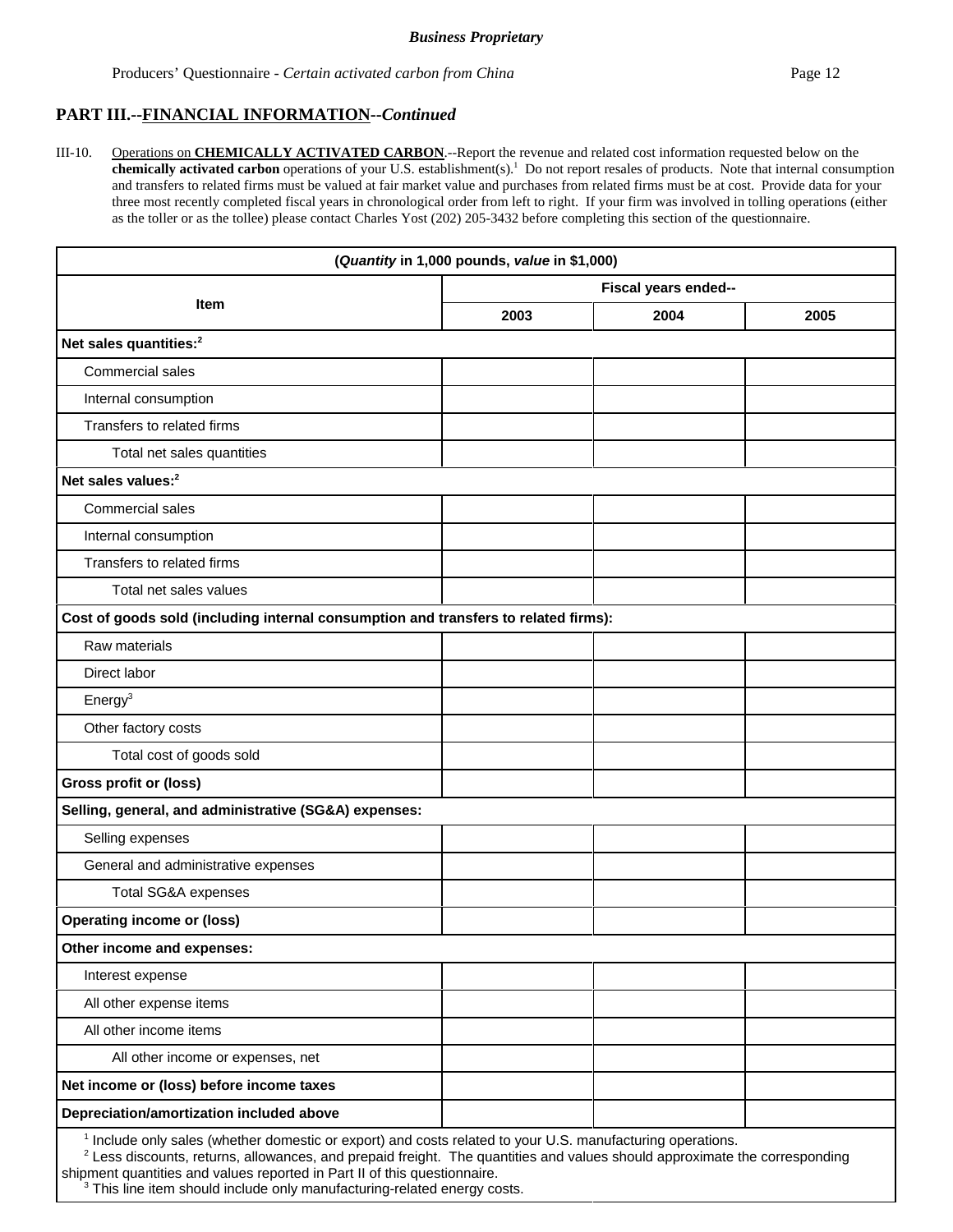III-11. **CERTAIN ACTIVATED CARBON**: Asset values.--Report the total assets associated with the production, warehousing, and sale of **certain activated carbon**. If your firm does not maintain some or all of the specific asset data in the normal course of business, please estimate it based upon some rational method (such as production, sales, or costs) that is consistent with your cost allocations in the previous question. If applicable, your finished goods inventory value should reconcile with the inventory quantity data reported in Part II. Provide data as of the end of your three most recently completed fiscal years in chronological order from left to right.

| (Value in \$1,000)                                                                                              |                      |      |      |
|-----------------------------------------------------------------------------------------------------------------|----------------------|------|------|
|                                                                                                                 | Fiscal years ended-- |      |      |
| <b>Item</b>                                                                                                     | 2003                 | 2004 | 2005 |
| Value of assets associated with the production,<br>warehousing, and sale of CERTAIN ACTIVATED<br><b>CARBON:</b> |                      |      |      |
| 1. Current assets:                                                                                              |                      |      |      |
| A. Cash and equivalents                                                                                         |                      |      |      |
| B. Accounts receivable, net                                                                                     |                      |      |      |
| C. Inventories                                                                                                  |                      |      |      |
| D. All other current assets                                                                                     |                      |      |      |
| E. Total current assets (lines 1.A<br>through 1.D)                                                              |                      |      |      |
| 2. Non-current assets                                                                                           |                      |      |      |
| A. Property, plant, and equipment<br>(PPE) at cost                                                              |                      |      |      |
| B. Less: Accumulated depreciation                                                                               |                      |      |      |
| C. Equals: Book value of PPE                                                                                    |                      |      |      |
| D. All other non-current assets                                                                                 |                      |      |      |
| Total non-current assets<br>(lines $2.C$ and $2.D$ )                                                            |                      |      |      |
| 3. Total assets (total current and<br>non-current)                                                              |                      |      |      |
| C. Equals: Book value of property, plant, and<br>equipment                                                      |                      |      |      |
| 5. Goodwill                                                                                                     |                      |      |      |
| 6. Other<br>(describe                                                                                           |                      |      |      |
| 7. Other<br>(describe                                                                                           |                      |      |      |
| 8. Total assets (lines 1.l., 2, 3, 4.C., 5, 6, and 7)                                                           |                      |      |      |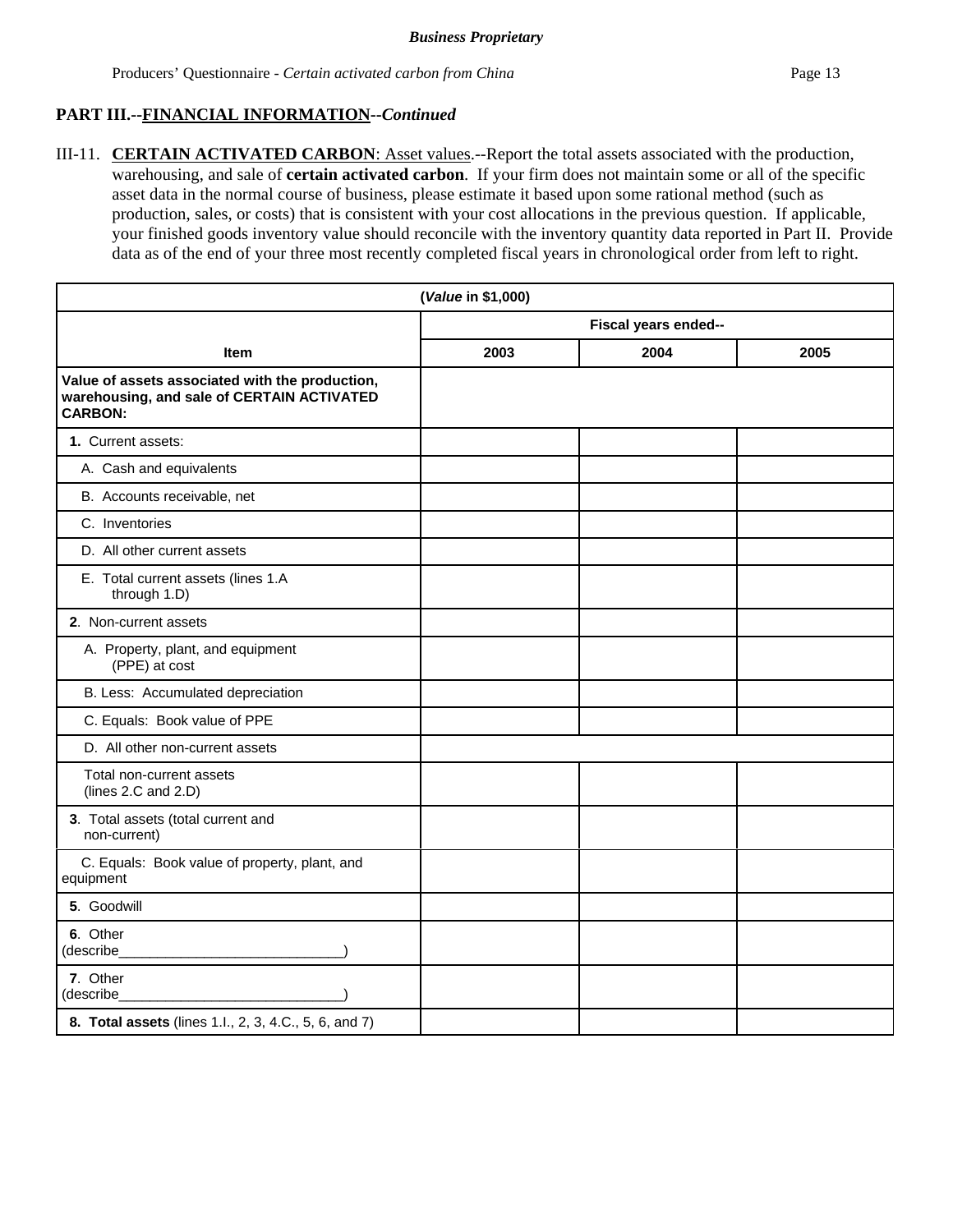III-12. **CHEMICALLY ACTIVATED CARBON**: Asset values.--Report the total assets associated with the production, warehousing, and sale of **chemically activated carbon**. If your firm does not maintain some or all of the specific asset data in the normal course of business, please estimate it based upon some rational method (such as production, sales, or costs) that is consistent with your cost allocations in the previous question. If applicable, your finished goods inventory value should reconcile with the inventory quantity data reported in Part II. Provide data as of the end of your three most recently completed fiscal years in chronological order from left to right.

| (Value in \$1,000)                                                                                                 |                      |      |      |
|--------------------------------------------------------------------------------------------------------------------|----------------------|------|------|
|                                                                                                                    | Fiscal years ended-- |      |      |
| <b>Item</b>                                                                                                        | 2003                 | 2004 | 2005 |
| Value of assets associated with the production,<br>warehousing, and sale of CHEMICALLY ACTIVATED<br><b>CARBON:</b> |                      |      |      |
| 1. Current assets:                                                                                                 |                      |      |      |
| A. Cash and equivalents                                                                                            |                      |      |      |
| B. Accounts receivable, net                                                                                        |                      |      |      |
| C. Inventories                                                                                                     |                      |      |      |
| D. All other current assets                                                                                        |                      |      |      |
| E. Total current assets (lines 1.A<br>through 1.D)                                                                 |                      |      |      |
| 2. Non-current assets                                                                                              |                      |      |      |
| A. Property, plant, and equipment<br>(PPE) at cost                                                                 |                      |      |      |
| B. Less: Accumulated depreciation                                                                                  |                      |      |      |
| C. Equals: Book value of PPE                                                                                       |                      |      |      |
| D. All other non-current assets                                                                                    |                      |      |      |
| Total non-current assets<br>(lines 2.C and 2.D)                                                                    |                      |      |      |
| 3. Total assets (total current and<br>non-current)                                                                 |                      |      |      |
| C. Equals: Book value of property, plant, and equipment                                                            |                      |      |      |
| 5. Goodwill                                                                                                        |                      |      |      |
|                                                                                                                    |                      |      |      |
| 7. Other (describe_                                                                                                |                      |      |      |
| 8. Total assets (lines 1.l., 2, 3, 4.C., 5, 6, and 7)                                                              |                      |      |      |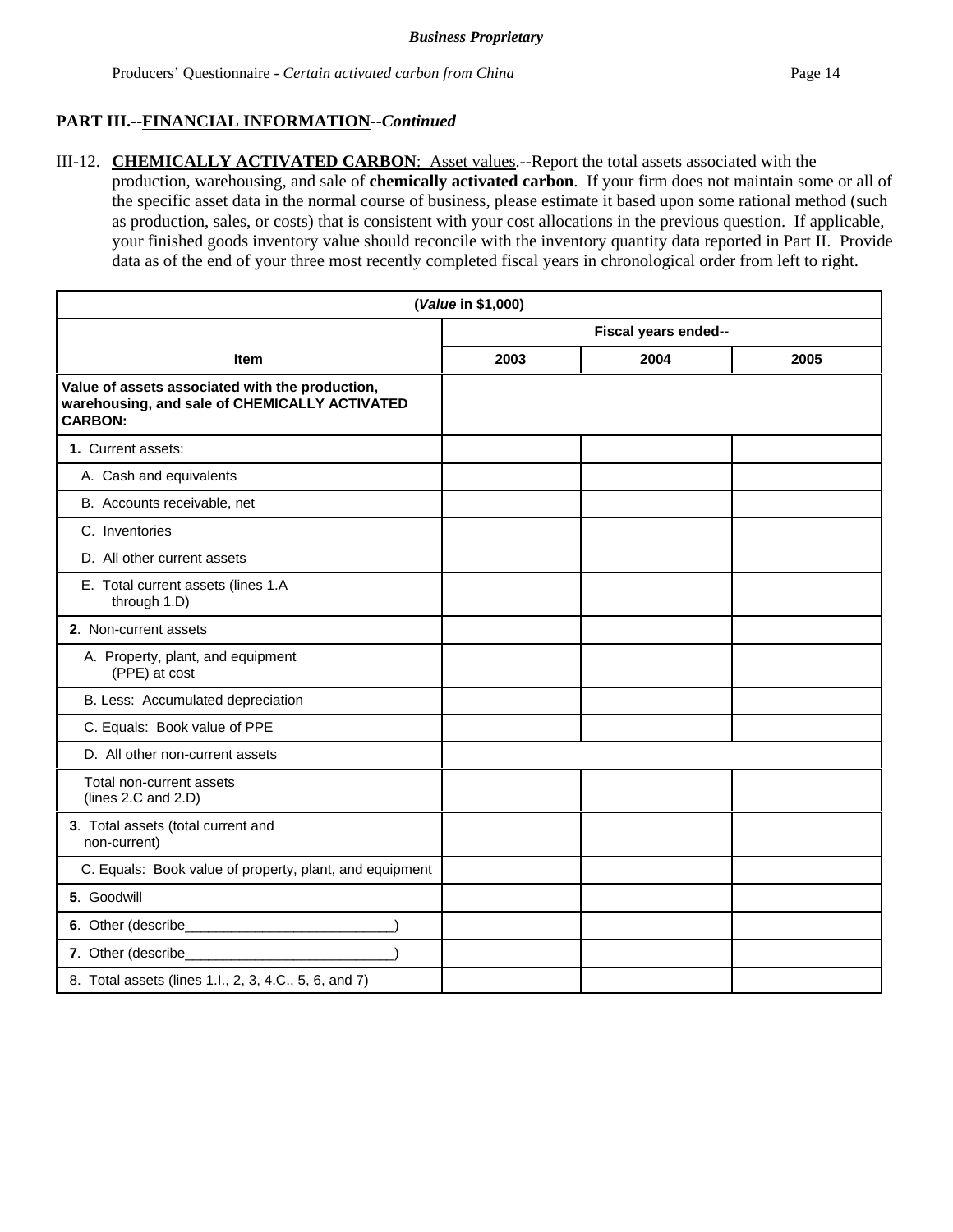III-13. **Certain activated carbon**: Capital expenditures and research and development expenditures.--Report your firm's capital expenditures and research and development expenditures on **certain activated carbon**. Provide data for your three most recently completed fiscal years in chronological order from left to right.

| (Value in \$1,000)                              |                      |      |      |  |
|-------------------------------------------------|----------------------|------|------|--|
|                                                 | Fiscal years ended-- |      |      |  |
| <b>Item</b>                                     | 2003                 | 2004 | 2005 |  |
| <b>Capital expenditures</b>                     |                      |      |      |  |
| <b>Research and development</b><br>expenditures |                      |      |      |  |

III-14 **Chemically activated carbon**: Capital expenditures and research and development expenditures.--Report your firm's capital expenditures and research and development expenditures on **chemically activated carbon**. Provide data for your three most recently completed fiscal years in chronological order from left to right.

| (Value in \$1,000)                              |                             |      |      |
|-------------------------------------------------|-----------------------------|------|------|
|                                                 | <b>Fiscal years ended--</b> |      |      |
| <b>Item</b>                                     | 2003                        | 2004 | 2005 |
| <b>Capital expenditures</b>                     |                             |      |      |
| <b>Research and development</b><br>expenditures |                             |      |      |

III-15. Since January 1, 2003 has your firm experienced any actual negative effects on its return on investment or its growth, investment, ability to raise capital, existing development and production efforts (including efforts to develop a derivative or more advanced version of the product), or the scale of capital investments as a result of imports of **certain activated carbon** from China?

| N <sub>0</sub> | Yes--My firm has experienced actual negative effects as follows: |  |
|----------------|------------------------------------------------------------------|--|
|                | Cancellation, postponement, or rejection of expansion projects   |  |
|                | Denial or rejection of investment proposal                       |  |
|                | Reduction in the size of capital investments                     |  |
|                | Rejection of bank loans                                          |  |
|                | Lowering of credit rating                                        |  |
|                | Problem related to the issue of stocks or bonds                  |  |
|                | Other (specify)                                                  |  |
|                |                                                                  |  |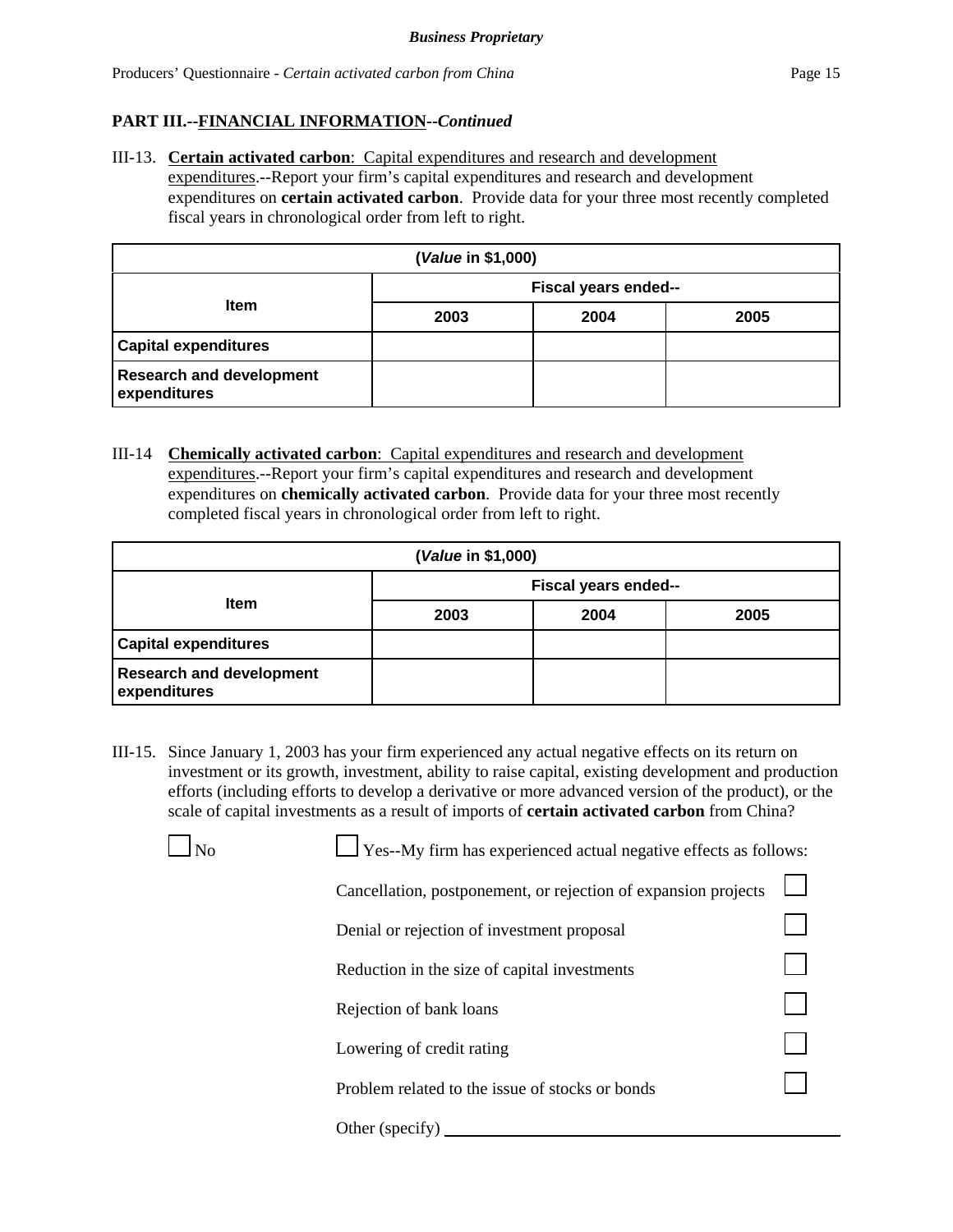Producers' Questionnaire - *Certain activated carbon from China* Page 16

# **PART III.--FINANCIAL INFORMATION--***Continued*

III-16. Does your firm anticipate any negative impact of imports of **certain activated carbon** from China?

| N <sub>o</sub> | $\Box$ Yes--My firm anticipates negative effects as follows: |
|----------------|--------------------------------------------------------------|
|                |                                                              |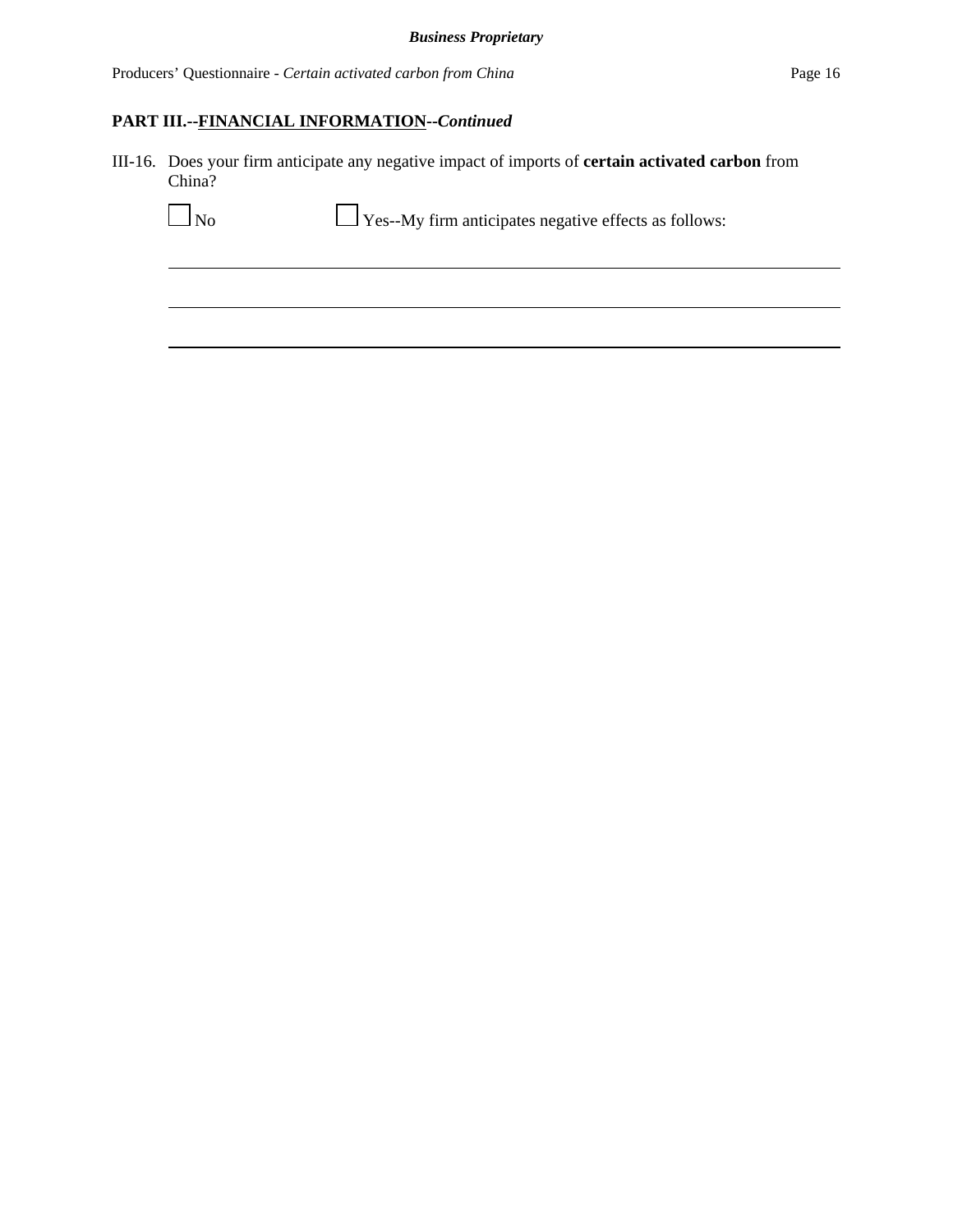Producers' Questionnaire - *Certain activated carbon from China* Page 17

### **PART IV.--PRICING AND RELATED INFORMATION**

Further information on this part of the questionnaire can be obtained from Steve Trost (202-205-3220).

IV-1. Who should be contacted regarding the requested pricing and related information?

Company contact:

Name and title

Phone No. **E**-mail address

### **Section IV-A.--PRICE DATA**

This section requests quarterly price and quantity data concerning your firm's U.S. commercial shipments to unrelated U.S. customers of the following products during 2003-2005:

*Product 1***.–Granular certain activated carbon that is steam activated from coal (bituminous or lignite), unwashed, no more than 15 percent greater than 8 mesh and no more than 4 percent under 30 mesh, iodine no. 900 mg/g min, moisture 2% max**

*Product 2***.--Granular certain activated carbon that is steam activated from coal (bituminous or lignite), unwashed, no more than 5 percent greater than 12 mesh and no more than 4 percent under 40 mesh, iodine no. 1000 mg/g min, moisture 2% max**

*Product 3***.–Powder certain activated carbon that is steam activated from coal (bituminous or lignite), unwashed, particle size 90% min, 325 mesh, iodine no. 700 mg/g min, moisture 5% max**

**Please note that total dollar values should be f.o.b., U.S. point of shipment and should not include U.S.-inland transportation costs. Total dollar values should reflect the FINAL NET amount paid to you (i.e., should be net of all deductions for discounts or rebates). See instruction booklet.**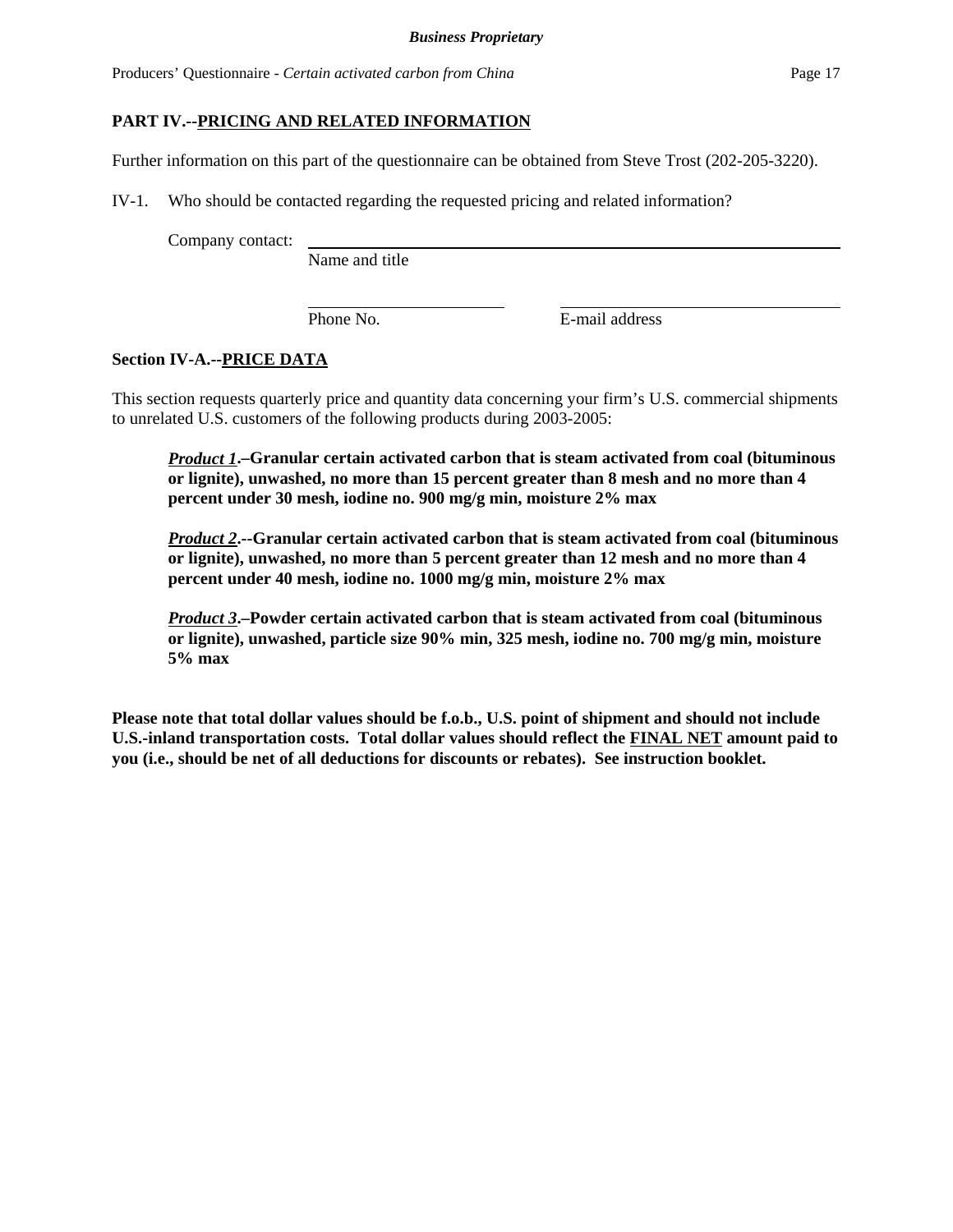#### **Section IV-A.--PRICE DATA--***Continued*

**COPY THIS PAGE AS NECESSARY.** Complete a separate page for each of the specified products<sup>1</sup> produced and sold by your firm.

| Product 1 $\Box$ Product 2 $\Box$ Product 3 $\Box$                                                                                                                     |          |                    |
|------------------------------------------------------------------------------------------------------------------------------------------------------------------------|----------|--------------------|
| (Quantity in pounds, value in dollars)                                                                                                                                 |          |                    |
| <b>Period of shipment</b>                                                                                                                                              | Quantity | Value <sup>2</sup> |
| 2003:                                                                                                                                                                  |          |                    |
| January-March                                                                                                                                                          |          |                    |
| April-June                                                                                                                                                             |          |                    |
| July-September                                                                                                                                                         |          |                    |
| October-December                                                                                                                                                       |          |                    |
| 2004:                                                                                                                                                                  |          |                    |
| January-March                                                                                                                                                          |          |                    |
| April-June                                                                                                                                                             |          |                    |
| July-September                                                                                                                                                         |          |                    |
| October-December                                                                                                                                                       |          |                    |
| 2005:                                                                                                                                                                  |          |                    |
| January-March                                                                                                                                                          |          |                    |
| April-June                                                                                                                                                             |          |                    |
| July-September                                                                                                                                                         |          |                    |
| October-December                                                                                                                                                       |          |                    |
| <sup>1</sup> If your product does not exactly meet the product specifications but is competitive with the specified<br>product, provide a description of your product: |          |                    |

 $^2$  Net values (i.e., gross sales values less all discounts, allowances, rebates, prepaid freight, and the value of returned goods), f.o.b. your U.S. point of shipment.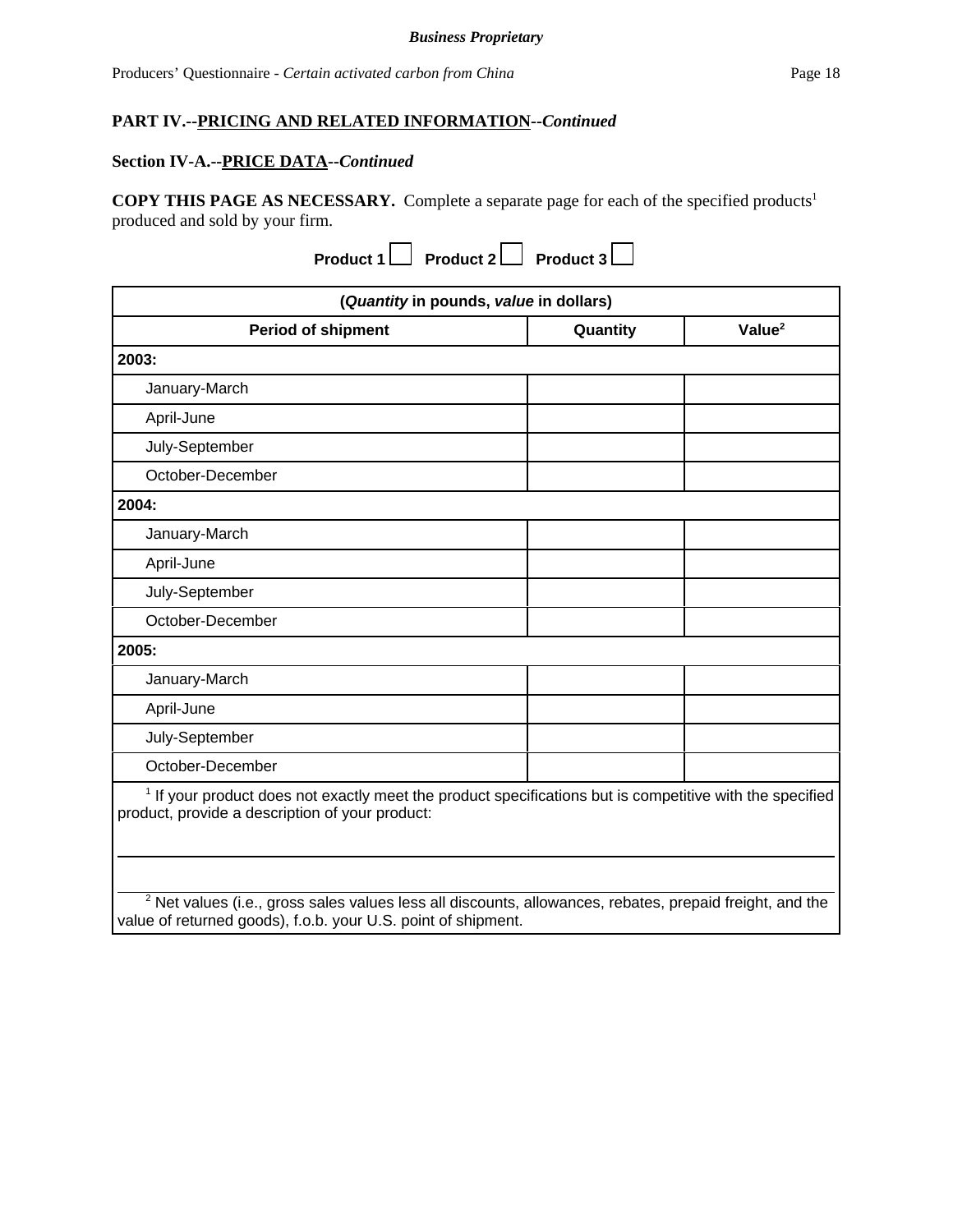#### **Section IV-B.--PRICE-RELATED QUESTIONS**

- IV-B-1. Please describe how your firm determines the prices that it charges for sales of **certain activated carbon** (transaction by transaction negotiation, contracts for multiple shipments, set price lists, etc.). If your firm issues price lists, please include a copy of a recent price list with your submission. If your price list is large, please submit sample pages.
- IV-B-2. Please describe your firm's discount policy (quantity discounts, annual total volume discounts, etc.).
- IV-B-3. What are your firm's typical sales terms for its U.S.-produced **certain activated carbon** (e.g., 2/10 net 30 days)? On what basis are your prices of domestic **certain activated carbon** usually quoted (e.g., f.o.b. warehouse, or delivered)?
- IV-B-4. Approximately what share of your firm's sales of its U.S.-produced **certain activated carbon** in 2005 were on a (1) long-term contract basis (multiple deliveries for more than 12 months), (2) short-term contract basis (multiple deliveries up to 12 months), and (3) spot sales basis (for a single delivery)?

| <b>Type of sale</b>  | Share of sales (percent) |
|----------------------|--------------------------|
| Long-term contracts  |                          |
| Short-term contracts |                          |
| Spot sales           |                          |

- IV-B-5. If you sell on a long-term contract basis, please answer the following questions with respect to provisions of a typical long-term contract.
	- (a) What is the average duration of a contract?
	- (b) Can prices be renegotiated during the contract period?
	- (c) Does the contract fix quantity, price, or both?
	- (d) Does the contract have a meet or release provision?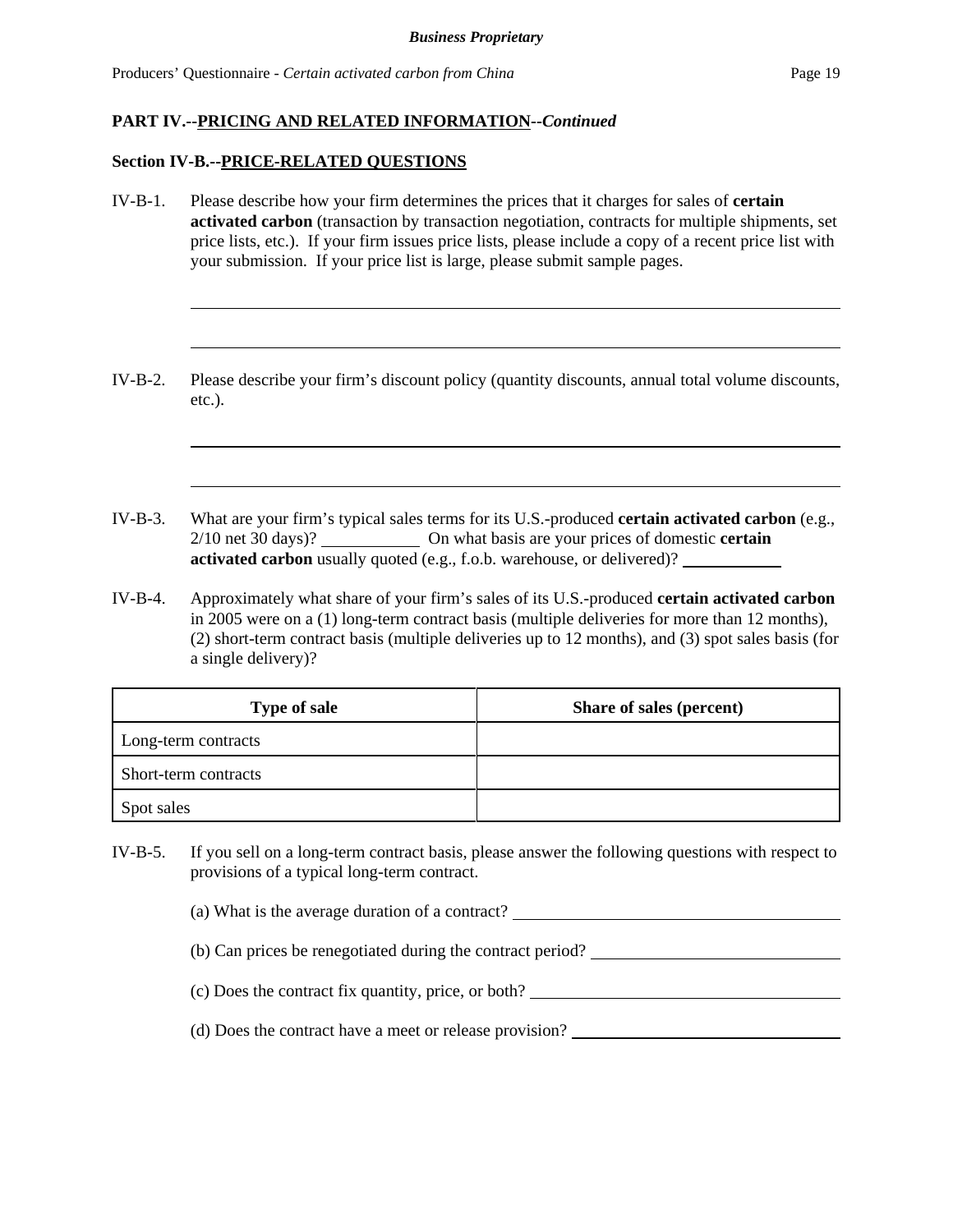#### **Section IV-B.--PRICE-RELATED QUESTIONS**

- IV-B-6. If you sell on a short-term contract basis, please answer the following questions with respect to provisions of a typical short-term contract.
	- (a) What is the average duration of a contract?
	- (b) Can prices be renegotiated during the contract period?
	- (c) Does the contract fix quantity, price, or both?
	- (d) Does the contract have a meet or release provision?
- IV-B-7. What is the average lead time between a customer's order and the date of delivery for your firm's sales of your U.S.-produced **certain activated carbon**?

| <b>Source</b>     | Share of 2005 sales | <b>Lead time</b> |
|-------------------|---------------------|------------------|
| From inventory    |                     |                  |
| Produced to order |                     |                  |
| <b>Total</b>      | 100%                |                  |

IV-B-8. (a) What is the approximate percentage of the total delivered cost of **certain activated carbon** that is accounted for by U.S. inland transportation costs? \_\_\_\_\_\_ percent.

> (b) Who generally arranges the transportation to your customers' locations? Your firm or purchaser \_\_\_\_\_ (check one).

(c) What proportion of your sales occur within 100 miles of your storage or production facility? percent. 101 to 1,000 miles? percent. Over 1,000 miles? percent.

IV-B-9. What is the geographic market area in the United States served by your firm's **certain activated carbon**?

|                                                | $\Box$ Northeast $\Box$ Mid-Atlantic $\Box$ Midwest | $\Box$ Southeast                               |
|------------------------------------------------|-----------------------------------------------------|------------------------------------------------|
|                                                |                                                     | Southwest Rocky Mountains West Coast Northwest |
| $\Box$ National $\Box$ Other (describe) $\Box$ |                                                     |                                                |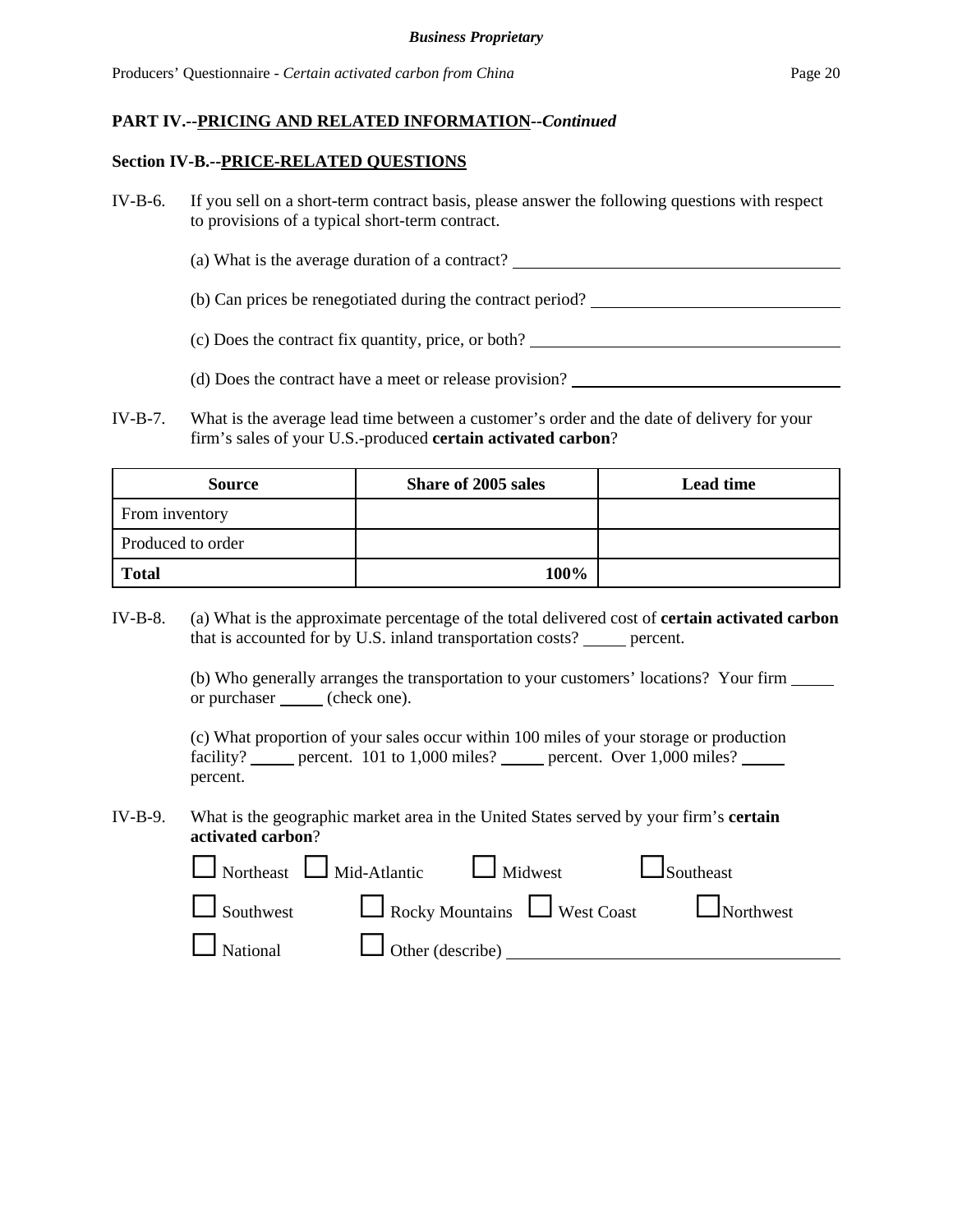# **Section IV-B.--PRICE-RELATED QUESTIONS--***Continued*

| $IV-B-10.$ |                             |                                                                                                | Describe the end uses of the <b>certain activated carbon</b> that you manufacture. For each end-<br>use product, what percentage of the total cost is accounted for by certain activated carbon?                                           |
|------------|-----------------------------|------------------------------------------------------------------------------------------------|--------------------------------------------------------------------------------------------------------------------------------------------------------------------------------------------------------------------------------------------|
|            | End use                     |                                                                                                | Share of total cost accounted for by certain<br>activated carbon (percent)                                                                                                                                                                 |
|            |                             |                                                                                                |                                                                                                                                                                                                                                            |
| $IV-B-11.$ | activated carbon.           | (a) Please list in order of importance any products that may be substituted for <b>certain</b> |                                                                                                                                                                                                                                            |
|            |                             |                                                                                                | $(1)$ (2) (3)                                                                                                                                                                                                                              |
|            | which they are substitutes. |                                                                                                | (b) For each possible substitute product, please give examples of applications and end uses for                                                                                                                                            |
|            |                             |                                                                                                |                                                                                                                                                                                                                                            |
|            | carbon?                     |                                                                                                | (c) Have changes in the prices of these products affected the price for <b>certain activated</b>                                                                                                                                           |
|            | $\Box$ No                   | activated carbon or final end use?                                                             | Yes–To what degree do changes in their prices affect the price for <b>certain</b><br>activated carbon? Does this effect have a time lag? If so, how long is the<br>time lag for each substitute product? Does this vary by type of certain |
|            |                             |                                                                                                |                                                                                                                                                                                                                                            |
| $IV-B-12.$ | changes in demand?          |                                                                                                | How has the demand within the United States (and outside the United States if known) for<br>certain activated carbon changed since January 1, 2003? What principal factors affect                                                          |
|            | Increased                   | Unchanged                                                                                      | Decreased                                                                                                                                                                                                                                  |
|            |                             |                                                                                                |                                                                                                                                                                                                                                            |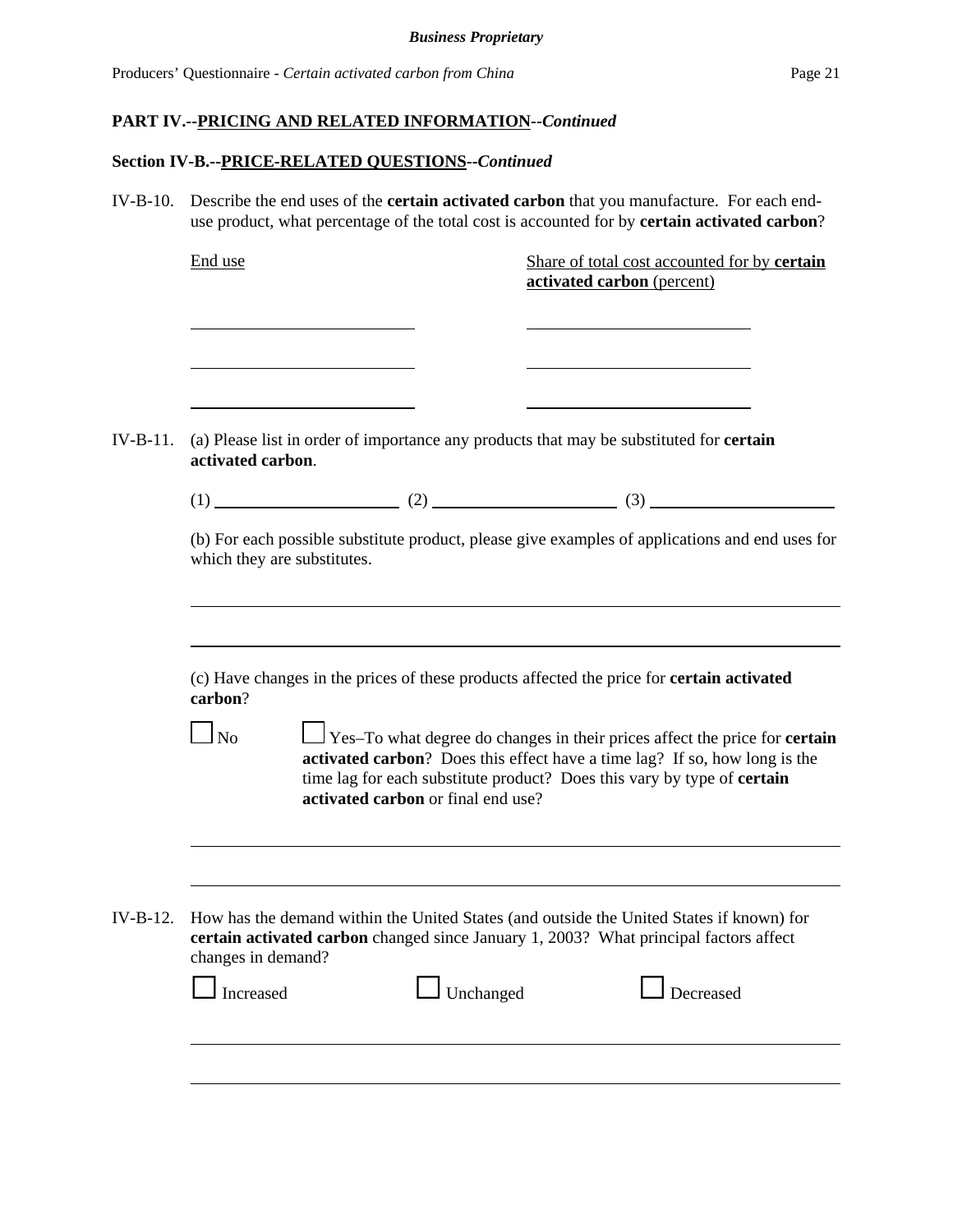Producers' Questionnaire - *Certain activated carbon from China* Page 22

#### **PART IV.--PRICING AND RELATED INFORMATION--***Continued*

#### **Section IV-B.--PRICE-RELATED QUESTIONS--***Continued*

IV-B-13. Have there been any significant changes in the product range or marketing of **certain activated carbon** since January 1, 2003?

Yes--Please describe.

IV-B-14. (a) In your sales of the pricing products listed in section IV-A, do customers routinely specify a maximum ash content?



No Yes–Please describe.

(b) Approximately what percentage of sales of Product 1 are to customers that explicitly specify a maximum ash content of eight percent?

(c) Approximately what percentage of sales of Product 2 are to customers that explicitly specify a maximum ash content of nine percent?

If you wish, you can supplement section IV-A with additional pricing data for low ash content variations of product 1 (with less than 8% ash) and product 2 (with less than 9% ash) as defined above. If you do, please indicate the exact specifications of the product. These data should be provided **in addition to, not instead of** the data requested (which are for products as defined, regardless of ash content).

IV-B-15. Does your firm sell **certain activated carbon** over the internet?



 $\Box$  No  $\Box$  Yes–Please describe, noting the estimated percentage of your firm's total sales of **certain activated carbon** in 2005 accounted for by internet sales.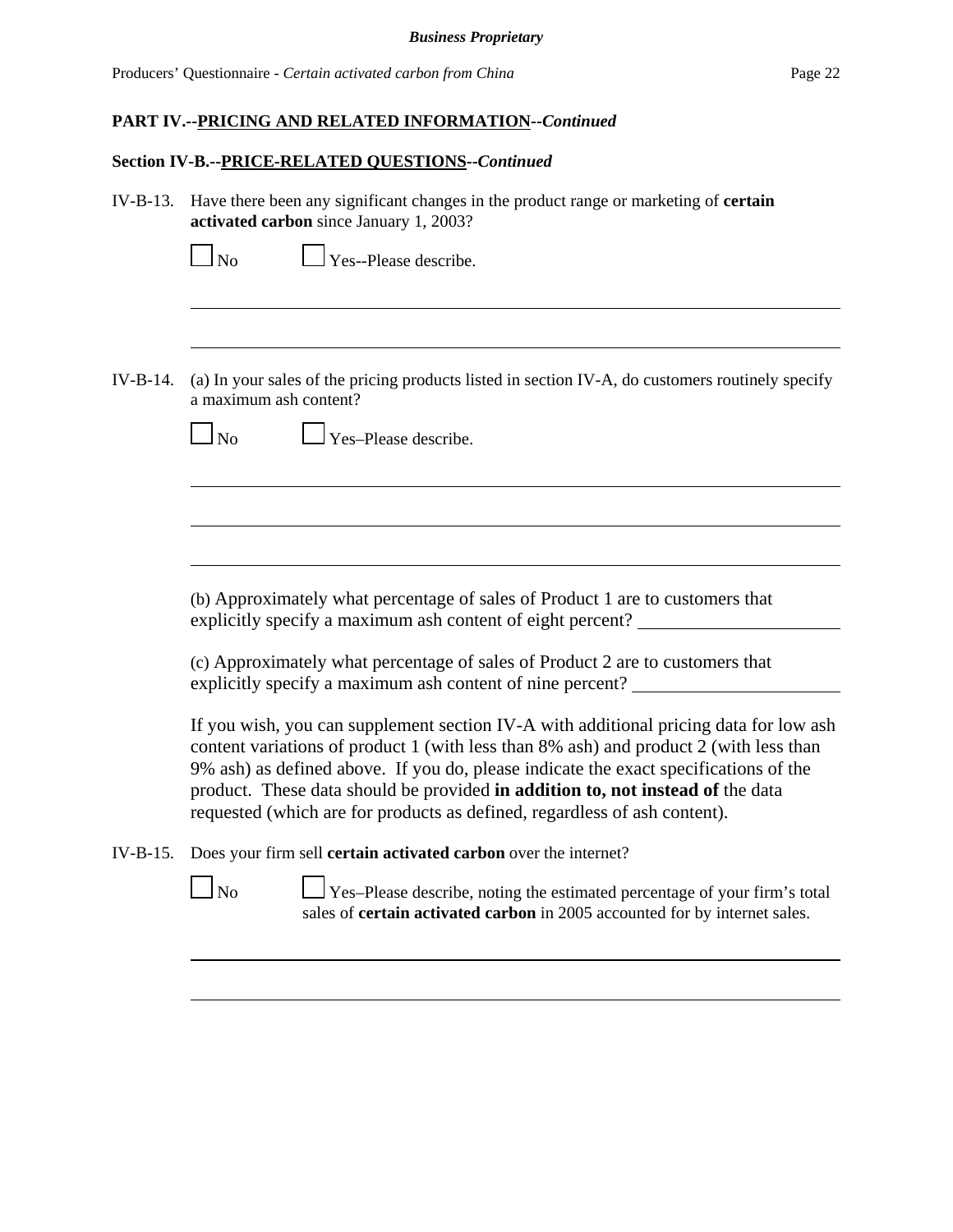### **Section IV-B.--PRICE-RELATED QUESTIONS--***Continued*

IV-B-16. Is **certain activated carbon** produced in the United States and in other countries interchangeable (i.e., can they physically be used in the same applications)? Please indicate below, using "A" to indicate that the products from a specified country-pair are *always* interchangeable, "F" to indicate that the products are *frequently* interchangeable,"S" to indicate that the products are *sometimes* interchangeable,"N" to indicate that the products are *never* interchangeable, and "0" to indicate *no familiarity* with products from a specified country-pair.<sup>1</sup>

| Country-pair         | <b>United States</b> | China | Other countries |
|----------------------|----------------------|-------|-----------------|
| <b>United States</b> |                      |       |                 |
| China                |                      |       |                 |

 <sup>1</sup> For any country-pair producing **certain activated carbon** which is *sometimes or never* interchangeable, please explain the factors that limit or preclude interchangeable use: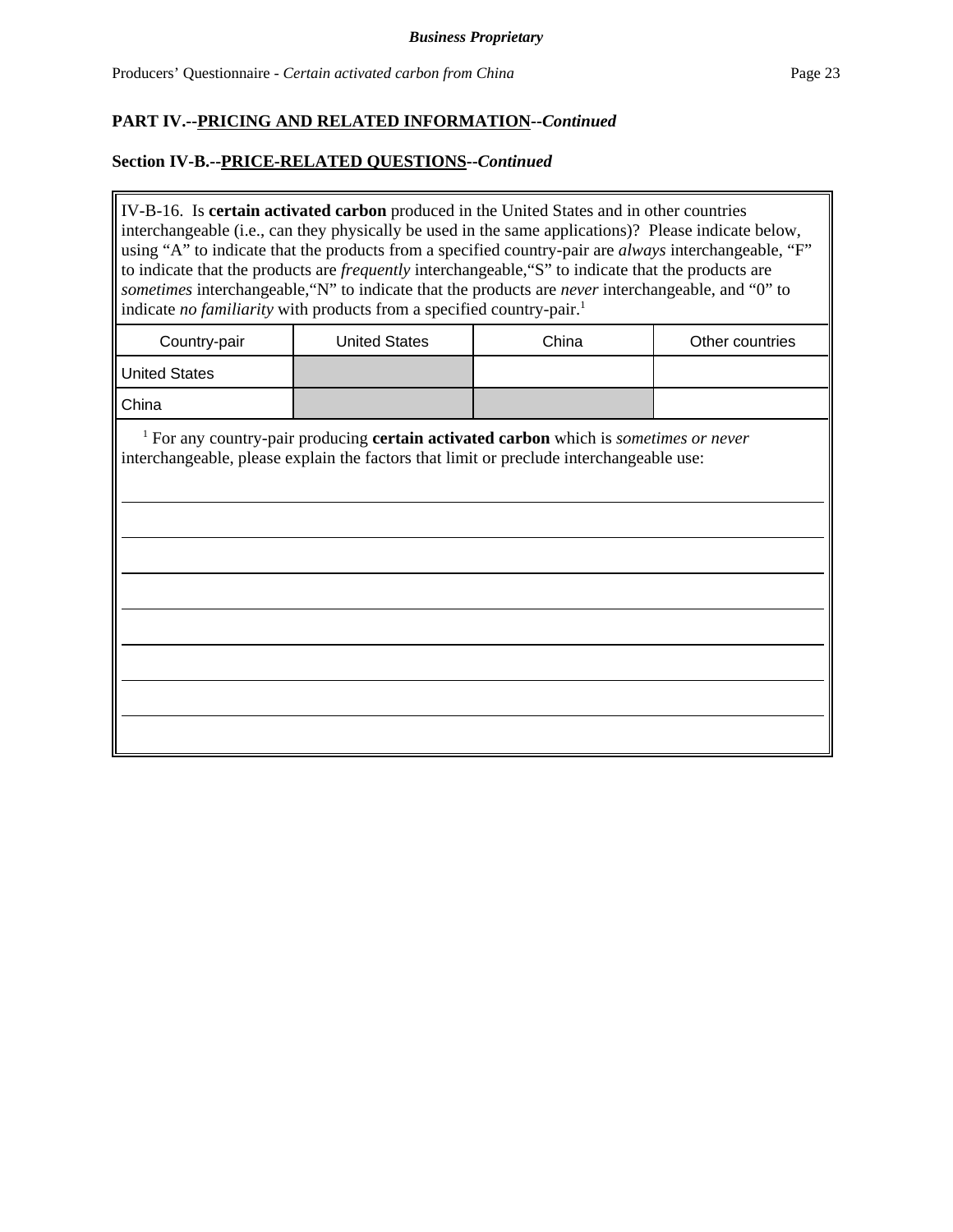## **Section IV-B.--PRICE-RELATED QUESTIONS--***Continued*

IV-B-17. Are differences other than price (i.e., quality, availability, transportation network, product range, technical support, etc.) between **certain activated carbon** produced in the United States and in other countries a significant factor in your firm's sales of the products? Please indicate below, using "A" to indicate that such differences are *always* significant, "F" to indicate that such differences are *frequently* significant,"S" to indicate that such differences are *sometimes* significant,"N" to indicate that such differences are *never* significant, and "0" to indicate *no familiarity* with products from a specified country-pair. $<sup>1</sup>$ </sup>

| Country-pair         | <b>United States</b> | China | Other countries |
|----------------------|----------------------|-------|-----------------|
| <b>United States</b> |                      |       |                 |
| China                |                      |       |                 |

<sup>1</sup> For any country-pair for which factors other than price *always or frequently* are a significant factor in your firm's sales of **certain activated carbon**, identify the country-pair and report the advantages or disadvantages imparted by such factors: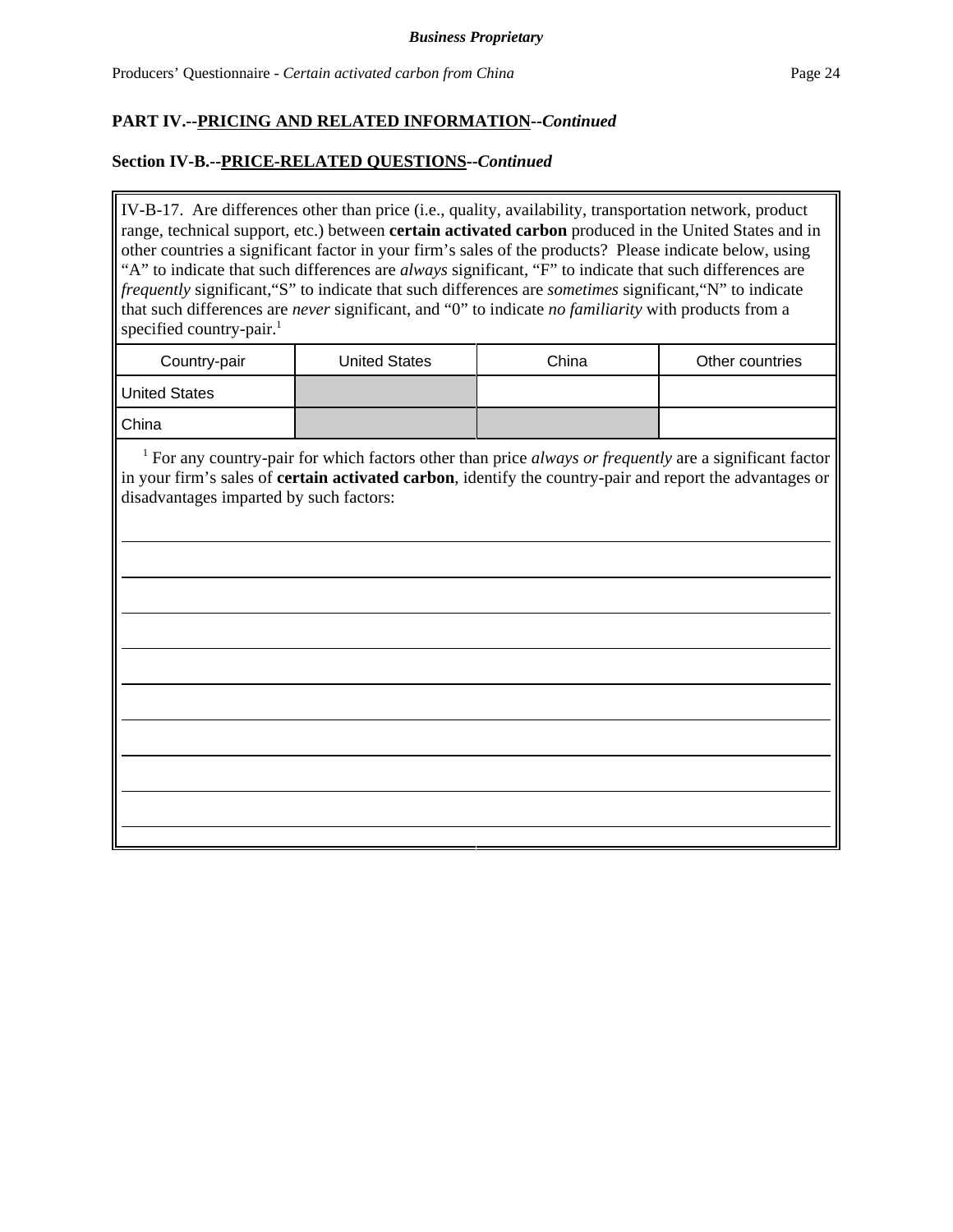## **Section IV-C.--CUSTOMER IDENTIFICATION**

Please identify below the names and addresses of your firm's 10 largest customers for **certain activated carbon or chemically activated carbon** during 2003-2005. Please also provide the name and telephone number of a contact person and the share of the quantity of your firm's total shipments of **certain activated carbon or chemically activated carbon** that each of these customers accounted for in 2005.

| No.                     | <b>Customer's name</b> | Street address (not<br>P.O. box), city, state,<br>and zip code | <b>Contact person</b> | Area code<br>and<br>telephone<br>number | <b>Share</b><br>of 2005<br>sales<br>(%) |
|-------------------------|------------------------|----------------------------------------------------------------|-----------------------|-----------------------------------------|-----------------------------------------|
| $\mathbf{1}$            |                        |                                                                |                       |                                         |                                         |
| $\mathbf 2$             |                        |                                                                |                       |                                         |                                         |
| $\mathbf{3}$            |                        |                                                                |                       |                                         |                                         |
| $\overline{\mathbf{4}}$ |                        |                                                                |                       |                                         |                                         |
| $5\phantom{.0}$         |                        |                                                                |                       |                                         |                                         |
| $\bf 6$                 |                        |                                                                |                       |                                         |                                         |
| $\overline{7}$          |                        |                                                                |                       |                                         |                                         |
| 8                       |                        |                                                                |                       |                                         |                                         |
| $\boldsymbol{9}$        |                        |                                                                |                       |                                         |                                         |
| $10$                    |                        |                                                                |                       |                                         |                                         |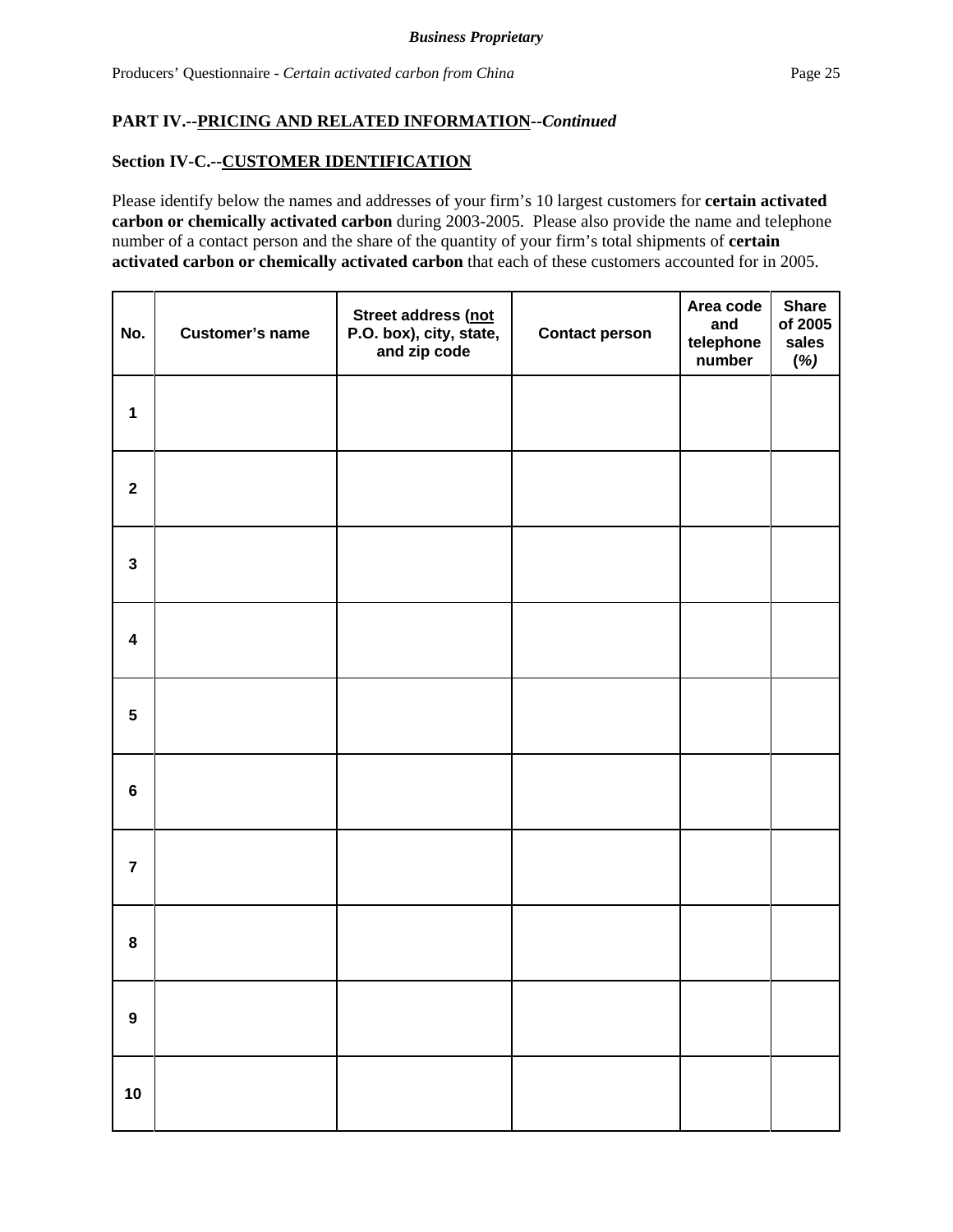## **Section IV-D.--COMPETITION FROM IMPORTS--LOST REVENUES**

**THIS SECTION IS TO BE COMPLETED ONLY BY NON-PETITIONERS**. (Note: petitioners may provide allegations involving quotes made AFTER the filing of the petition.)

**Since January 1, 2003:** To avoid losing sales to competitors selling **certain activated carbon** from China, did your firm:



If yes, please furnish as much of the following information as possible for each affected transaction. Document such allegations of lost revenues whenever possible (documentation could include copies of invoices, sales reports, or letters from customers). **Please note that the Commission may contact the firms named to verify the allegations reported**.

Customer name, contact person, phone and fax numbers Specific product(s) involved Date of your initial price quotation Quantity involved Your initial *rejected* price quotation (total delivered value) Your *accepted* price quotation (total delivered value) The country of origin of the competing imported product The competing price quotation of the imported product (total delivered value)

| <b>Customer name,</b><br>contact person,<br>phone and fax<br>numbers | <b>Product</b> | Date<br><b>of</b><br>quote | Quantity<br>(pounds) | <b>Initial</b><br>rejected<br>U.S. price<br>(total value--<br>dollars) | <b>Accepted</b><br>U.S. price<br>(total<br>value--<br>dollars) | Country<br>of origin | Competing<br>import price<br>(total value--<br>dollars) |
|----------------------------------------------------------------------|----------------|----------------------------|----------------------|------------------------------------------------------------------------|----------------------------------------------------------------|----------------------|---------------------------------------------------------|
|                                                                      |                |                            |                      |                                                                        |                                                                |                      |                                                         |
|                                                                      |                |                            |                      |                                                                        |                                                                |                      |                                                         |
|                                                                      |                |                            |                      |                                                                        |                                                                |                      |                                                         |